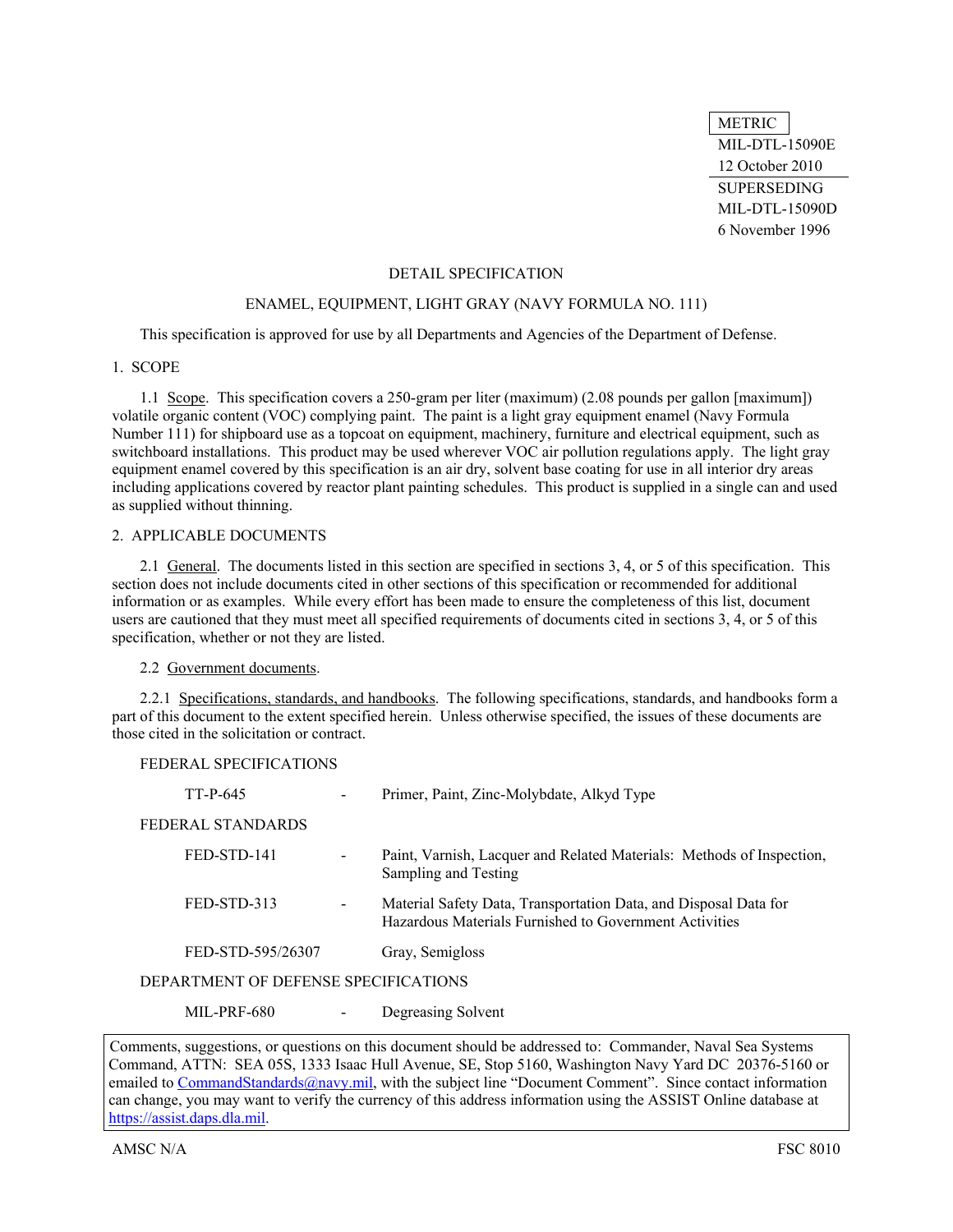| MIL-A-22262   | $\sim$ 10 $\pm$ | Abrasive Blasting Media Ship Hull Blast Cleaning  |
|---------------|-----------------|---------------------------------------------------|
| MIL-DTL-24441 | $\sim$ $-$      | Paint, Epoxy-Polyamide, General Specification for |
| MIL-PRF-24635 | $\sim 100$      | Coating Systems, Weather-Resistant, Exterior Use  |
| MIL-PRF-24763 | $\blacksquare$  | Enamel, Emulsion Type, for Shipboard Use          |

(Copies of these documents are available online at <https://assist.daps.dla.mil/quicksearch/>or from the Standardization Document Order Desk, 700 Robbins Avenue, Building 4D, Philadelphia, PA 19111-5094.)

<span id="page-1-0"></span>2.2.2 Other Government documents, drawings, and publications. The following other Government documents, drawings, and publications form a part of this document to the extent specified herein. Unless otherwise specified, the issues of these documents are those cited in the solicitation or contract.

### CODE OF FEDERAL REGULATIONS (CFR)

| 29 CFR 1910.1200,<br>Subpart Z                   | $\sim$ | Toxic and Hazardous Substances                                                                                            |
|--------------------------------------------------|--------|---------------------------------------------------------------------------------------------------------------------------|
| 29 CFR 1910.1200                                 |        | Hazard Communication                                                                                                      |
| 29 CFR 1915.1001,<br>Appendix K<br>Method ID-191 |        | Polarized Light Microscopy of Asbestos                                                                                    |
| 40 CFR 60.<br>Appendix A-7,<br>Method 24         |        | Determination of Volatile Matter Content, Water Content, Density,<br>Volume Solids, and Weight Solids of Surface Coatings |
| 40 CFR 82                                        |        | Protection of Stratospheric Ozone                                                                                         |
| 40 CFR 261.24(a),<br>Method 1311                 |        | Toxicity Characteristic Leaching Procedure (TCLP)                                                                         |
| 40 CFR 355,<br>Appendices A and<br>B             |        | The List of Extremely Hazardous Substances and Their Threshold<br><b>Planning Quantities</b>                              |
| 40 CFR 372.65,<br>Subpart D                      |        | Specific Toxic Chemical Listings                                                                                          |

(Copies of these documents are available from the Superintendent of Documents, U.S. Government Printing Office, Washington DC 20401 or online at [www.gpoaccess.gov/index.html.](http://www.gpoaccess.gov/index.html))

NAVAL SEA SYSTEMS COMMAND (NAVSEA) PUBLICATIONS

S9510-AB-ATM-010 - Nuclear Powered Submarine Atmosphere Control Manual

(Copies of the chapter titled "Material Control Program" are available from Commander, Naval Sea Systems Command, ATTN: SEA 05Z4, 1333 Isaac Hull Ave. SE Stop 5122, Washington Navy Yard, DC 20376-5122 or online at [https://smcl.dt.navy.mil.](https://smcl.dt.navy.mil/))

#### U.S. ENVIRONMENTAL PROTECTION AGENCY (EPA)

| EPA 600/4-79-020 | $\sim$ | Methods for Chemical Analysis of Water and Wastes                  |
|------------------|--------|--------------------------------------------------------------------|
| EPA SW-846       | $\sim$ | Test Methods for Evaluating Solid Waste, Physical/Chemical Methods |

(Copies of these documents are available from the Environmental Protection Agency, Ariel Rios Building, 1200 Pennsylvania Avenue, N.W., Washington DC 20460 or online at [www.epa.gov](http://library.niehs.nih.gov/).)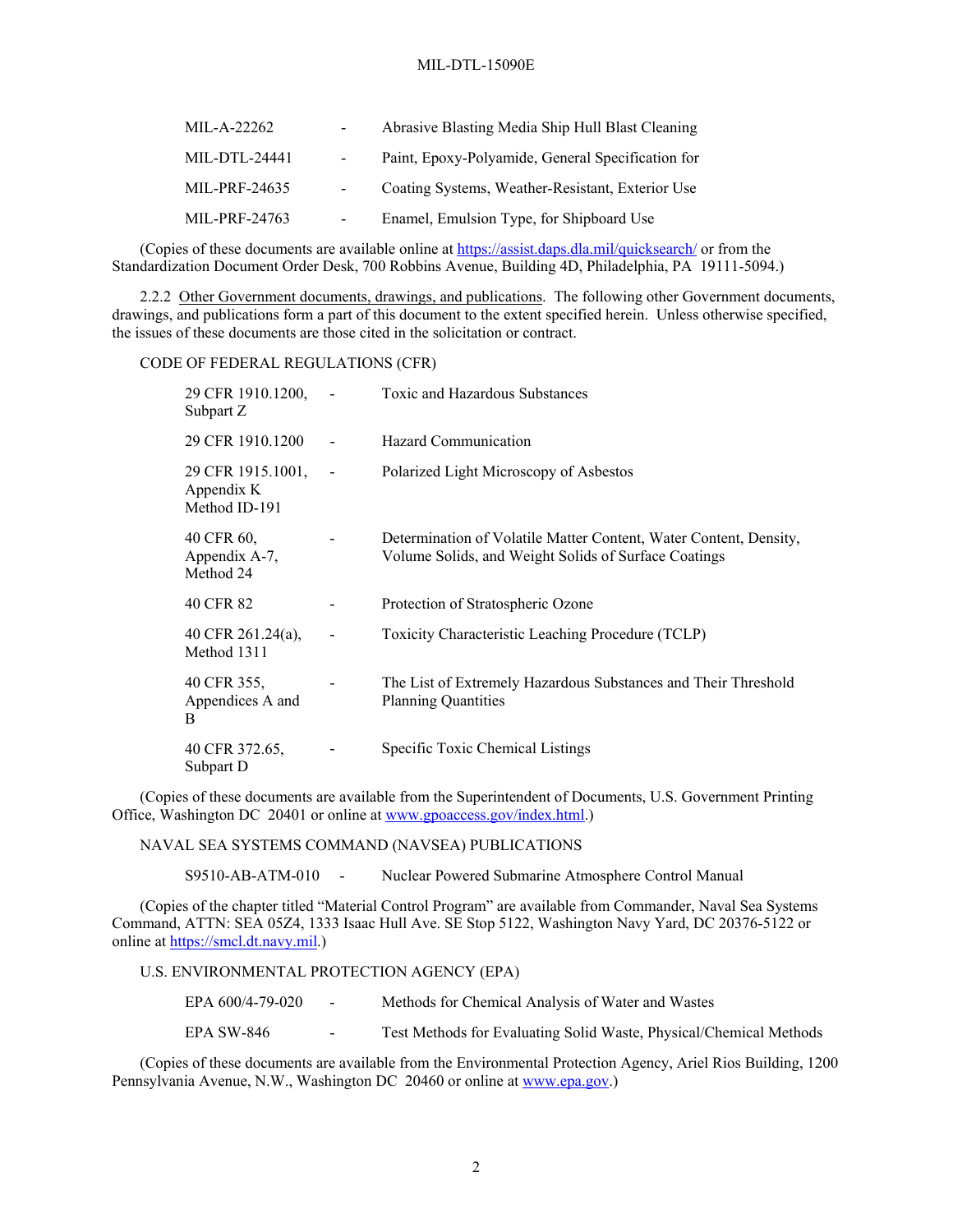<span id="page-2-0"></span>2.3 Non-Government publications. The following documents form a part of this document to the extent specified herein. Unless otherwise specified, the issues of these documents are those cited in the solicitation or contract.

# ASTM INTERNATIONAL

| ASTM D185              |                          | Standard Test Methods for Coarse Particles in Pigments                                                                        |
|------------------------|--------------------------|-------------------------------------------------------------------------------------------------------------------------------|
| ASTM D476              |                          | Standard Classification for Dry Pigmentary Titanium Dioxide Products                                                          |
| ASTM D522              |                          | Standard Test Methods for Mandrel Bend Test of Attached Organic<br>Coatings                                                   |
| ASTM D523              |                          | Standard Test Method for Specular Gloss                                                                                       |
| ASTM D562              |                          | Standard Test Method for Consistency of Paints Measuring Krebs Unit<br>(KU) Viscosity Using a Stormer-Type Viscometer         |
| ASTM D823              |                          | Standard Practices for Producing Films of Uniform Thickness of Paint,<br>Varnish, and Related Products on Test Panels         |
| ASTM D869              |                          | Standard Test Method for Evaluating Degree of Settling of Paint                                                               |
| ASTM D <sub>1210</sub> |                          | Standard Test Method for Fineness of Dispersion of Pigment-Vehicle<br>Systems by Hegman-Type Gage                             |
| ASTM D1296             |                          | Standard Test Method for Odor of Volatile Solvents and Diluents                                                               |
| ASTM D1364             |                          | Standard Test Method for Water in Volatile Solvents (Karl Fischer<br><b>Reagent Titration Method</b>                          |
| ASTM D1475             |                          | Standard Test Method for Density of Liquid Coatings, Inks, and Related<br>Products                                            |
| ASTM D1849             |                          | Standard Test Method for Package Stability of Paint                                                                           |
| ASTM D2244             |                          | Standard Practice for Calculation of Color Tolerances and Color<br>Differences from Instrumentally Measured Color Coordinates |
| ASTM D2245             |                          | Standard Test Method for Identification of Oils and Oil Acids in Solvent-<br><b>Reducible Paints</b>                          |
| ASTM D2369             |                          | Standard Test Method for Volatile Content of Coatings                                                                         |
| ASTM D2698             |                          | Standard Test Method for Determination of the Pigment Content of<br>Solvent-Reducible Paints by High-Speed Centrifuging       |
| ASTM D2805             |                          | Standard Test Method for Hiding Power of Paints by Reflectometry                                                              |
| ASTM D3278             | $\overline{\phantom{0}}$ | Standard Test Methods for Flash Point of Liquids by Small Scale Closed-<br>Cup Apparatus                                      |
| ASTM D3359             |                          | Standard Test Methods for Measuring Adhesion by Tape Test                                                                     |
| ASTM D3363             |                          | Standard Test Method for Film Hardness by Pencil Test                                                                         |
| ASTM D4400             |                          | Standard Test Method for Sag Resistance of Paints Using a Multinotch<br>Applicator                                            |
| ASTM D5895             |                          | Standard Test Methods for Evaluating Drying or Curing During Film<br>Formation of Organic Coatings Using Mechanical Recorders |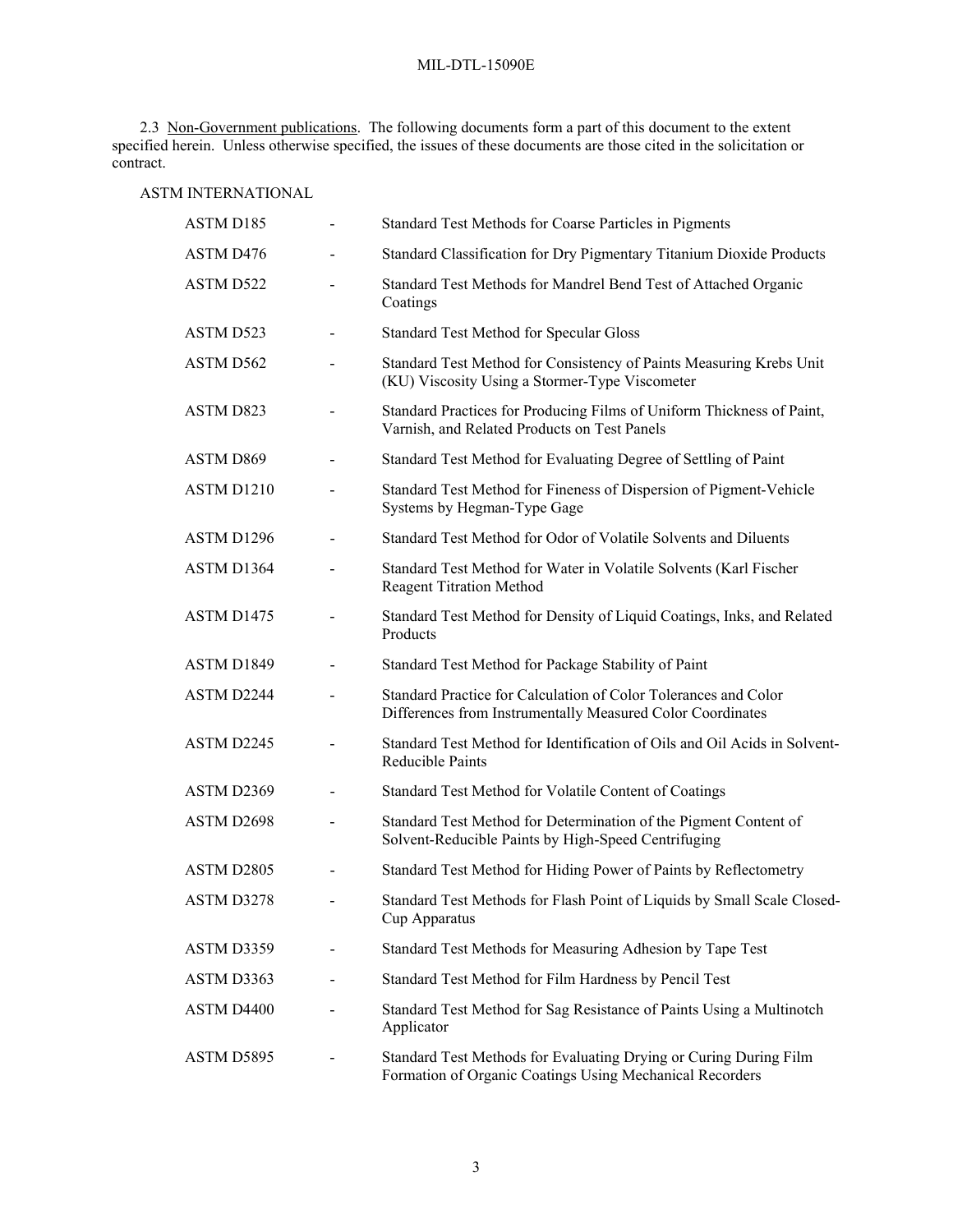| ASTM E1347 | $\sim 100$ | Standard Test Method for Color and Color-Difference Measurement by<br>Tristimulus Colorimetry |
|------------|------------|-----------------------------------------------------------------------------------------------|
| ASTM F718  | $\sim$     | Standard for Shipbuilders and Marine Paints and Coatings<br>Product/Procedure Data Sheet      |

(Copies of these documents are available from ASTM International, 100 Barr Harbor Dr., PO Box C700, West Conshohocken, PA 19428-2959 or online at [www.astm.org](http://www.astm.org/).)

SOCIETY FOR PROTECTIVE COATINGS (SSPC)

SSPC-SP 10 - Near-White Blast Cleaning

(Copies of this document are available from SSPC Publication Sales, 40 24<sup>th</sup> Street, 6<sup>th</sup> Floor, Pittsburgh, PA 15222-4656 or online at [www.sspc.org](http://www.sspc.org/).)

2.4 Order of precedence. Unless otherwise noted herein or in the contract, in the event of a conflict between the text of this document and the references cited herein, the text of this document takes precedence. Nothing in this document, however, supersedes applicable laws and regulations unless a specific exemption has been obtained.

### 3. REQUIREMENTS

<span id="page-3-1"></span>3.1 First article. When specified (see [6.2\)](#page-15-0), a sample shall be subjected to first article inspection in accordance with [4.2.](#page-9-0)

<span id="page-3-2"></span>3.2 Formula. The enamel shall consist of an alkyd resin, pigments, extender pigments, and solvent listed in [table I](#page-4-0) and [table II](#page-5-0), that when combined, shall result in a paint conforming to the requirements of the applicable paragraphs of this specification.

3.2.1 Formula no. 111. The formula shown in [table I](#page-4-0) is designated Navy Formula No. 111. When Formula No. 111 is specified, or when this specification is referenced without reference to the formula number, the enamel shall conform to the requirements of this specification. Manufacturers may use alternate ingredients as long as the alternate ingredients are specifically approved by the Naval Sea Systems Command and the enamel is shown to meet all the requirements of this specification by first article testing (see 6.4) and conformance testing. Conformance testing may be conducted by the Government at any time to verify that the product being acquired meets the requirements of this specification.

3.2.2 Composition. The paint shall consist of the ingredients listed in [table I](#page-4-0) footnotes in the proportions shown in [table I](#page-4-0) and [table II](#page-5-0) except that the amount of carbon black may be varied as necessary to meet color requirements. In addition, to assist in meeting drying times, brushing, condition in container, and storage stability requirements, driers, antisettling, antisagging, and antiskinning agents may be varied as necessary to meet the other requirements of this specification.

3.2.3 Recycled, recovered, or environmentally preferable materials. Recycled, recovered, or environmentally preferable materials should be used to the maximum extent possible, provided that the material meets or exceeds the operational and maintenance requirements, and promotes economically advantageous life cycle costs.

<span id="page-3-0"></span>3.3 Toxicity. When evaluated in accordance with [4.8,](#page-14-0) the enamel shall have no adverse effect on the health of personnel when used for its intended purpose and shall not cause any environmental problems during waste disposal (see [4.8](#page-14-0) and [6.8](#page-16-0)). The materials content used in the enamel shall have no known reportable carcinogenic or potentially carcinogenic materials and shall have no extremely hazardous substances (EHS) or toxic chemicals identified in 40 CFR 355 and 372.65, respectively. The enamel shall not contain more than 0.005 percent cobalt compounds by weight in its formulation, unless a cobalt drier is used (see [table V\)](#page-7-0).

3.4 Manufacture. The component raw materials shall be mixed, ground, and blended as required to produce a product that is uniform, free from grit, lumps, skins, and floating pigment. The enamel shall be entirely suitable for the purpose intended and shall be in full conformance to the requirements of this specification.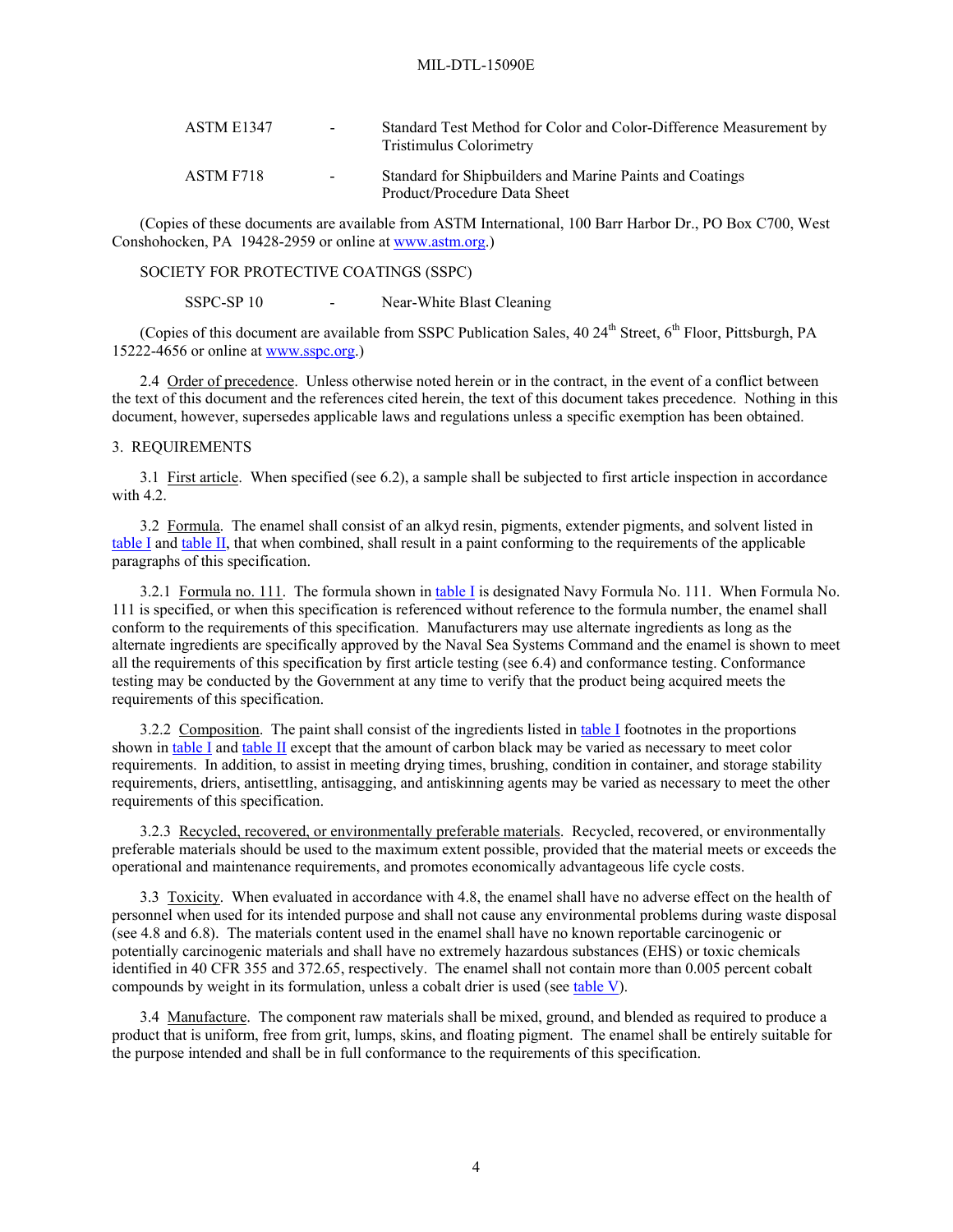<span id="page-4-0"></span>

| <b>Ingredients</b>                       | Kilograms (kg) | Pounds (lb) | $\%WT$ |
|------------------------------------------|----------------|-------------|--------|
| Alkyd resin solution $\frac{1}{2}$       | 291.44         | 642.52      | 56.41  |
| Titanium dioxide $2/$                    | 56.23          | 123.96      | 10.88  |
| Magnesium silicate $3/$                  | 62.97          | 138.83      | 12.2   |
| Parachlorobenzotrifluoride <sup>4/</sup> | 45.22          | 99.7        | 8.75   |
| Paint thinner $\frac{5}{ }$              | 36.35          | 80.15       | 7.04   |
| Suspending agent $\frac{6}{ }$           | 9.0            | 19.83       | 1.74   |
| Dispersant $\frac{7}{2}$                 | 1.8            | 3.96        | 0.35   |
| Calcium drier $\frac{8}{ }$              | 4.9            | 10.81       | 0.95   |
| Zirconium drier $2$                      | 2.45           | 5.4         | 0.47   |
| Antiskinning agent <sup>10/</sup>        | 0.9            | 1.98        | 0.17   |
| Cobalt drier $\frac{11}{1}$              | 0.73           | 1.62        | 0.14   |
| Yellow iron oxide $12$                   | 2.70           | 5.95        | 0.52   |
| Antifloat $\frac{13}{1}$                 | 1.35           | 2.98        | 0.26   |
| Carbon black $\frac{14}{3}$              | 0.63           | 1.4         | 0.12   |
| Totals $\frac{15}{12}$                   | 516.67         | 1139.1      | 100.0  |

TABLE I. Formula no. 111.

- NOTES:<br><sup>1/</sup> The alkyd resin complies with the <u>table II</u> requirements.
	- $\frac{2}{ }$  ASTM D476, Types I or II.
	- $\frac{3}{2}$  Talcron MP-1250, Specialty Minerals, Inc., Bethlehem, PA.

 $\frac{4}{10}$  Oxsol<sup>®</sup> 100, is no longer manufactured by the Occidental Chemical Corp., Dallas, TX. (Oxsol®100 was used for this formulation. There are chemically identical alternatives available from other manufacturers.)

- $\frac{5}{6}$  Mineral Spirits (see MIL-PRF-680).<br>Reprince 38 (10%) Gel NCP Coating
- $\frac{6}{4}$  Bentone 38 (10%) Gel, NCP Coatings, Niles, MI.<br>
Spurso, OMG Mooney Chemicals: Cleveland OF
- Spurso, OMG Mooney Chemicals; Cleveland, OH.
- $\frac{8}{2}$  Calcium Neodecanoate (6%), OMG Mooney Chemicals, Cleveland, OH.<br>
Tirconium Neodecanoate (18%), OMG Mooney Chemicals, Cleveland, C
- Zirconium Neodecanoate (18%), OMG Mooney Chemicals, Cleveland, OH.

 $\frac{10}{11}$  Exkin #2, OMG Mooney Chemicals, Cleveland, OH.<br> $\frac{11}{11}$  Cobalt Neodecanoste (12%), OMG Mooney Chemical

- $\frac{11}{2}$  Cobalt Neodecanoate (12%), OMG Mooney Chemicals, Cleveland, OH.<br> $\frac{12}{2}$  V25 J O. Elementis Pigments, Inc. Egiptiew Heights, II
- $\frac{12}{7}$  Y25-LO, Elementis Pigments, Inc. Fairview Heights, IL.<br> $\frac{13}{7}$  Trovsol AEL Trov Chemical Co. Newark NI
- Troysol AFL, Troy Chemical Co., Newark, NJ.
- $\frac{14}{15}$  Raven 14, Colombian Chemical Co., Marietta, GA.<br>
This formula makes approximately 100 gallons of n
- This formula makes approximately 100 gallons of paint.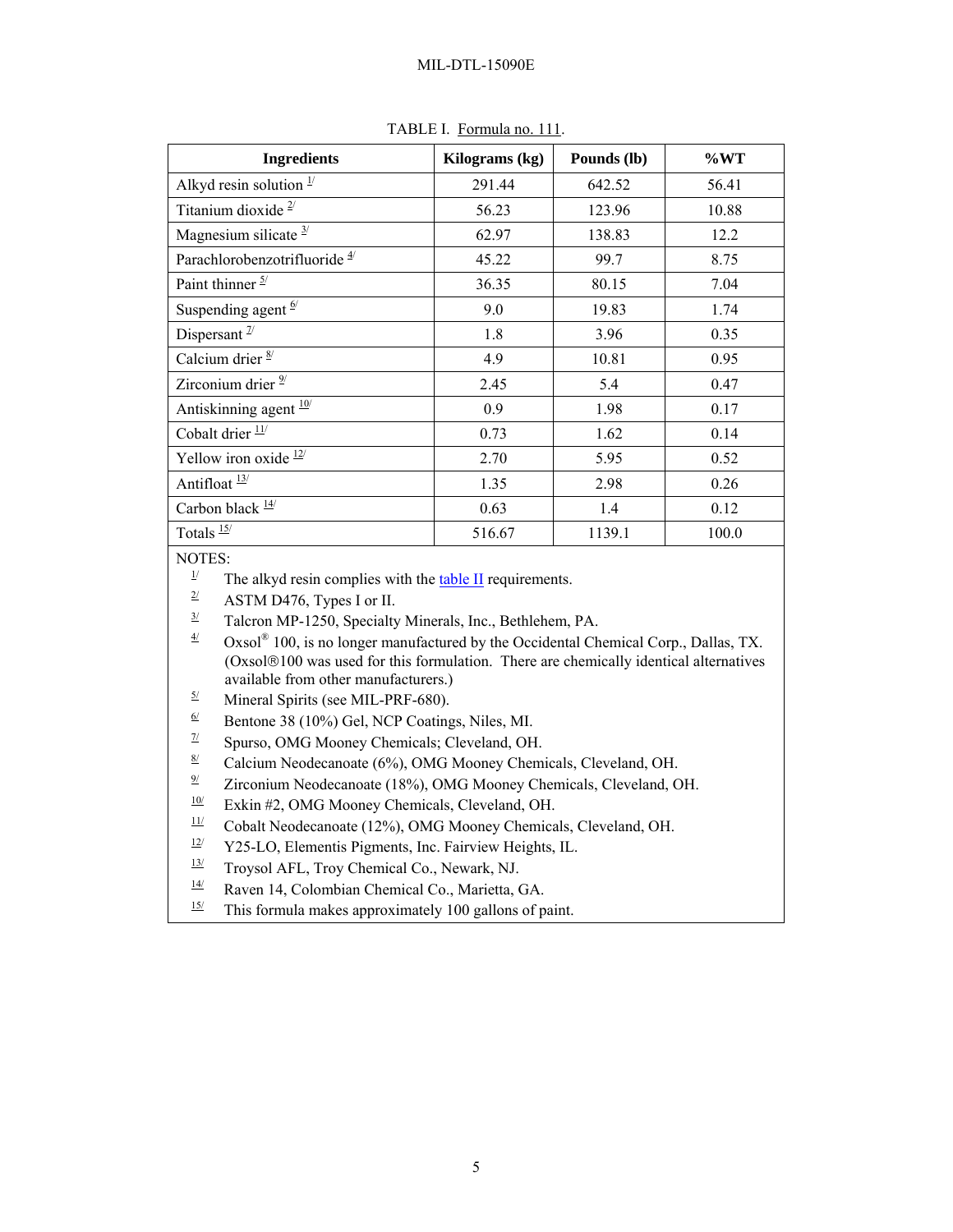<span id="page-5-0"></span>

| <b>Characteristics</b>                             | <b>Requirements</b>         |                |  |
|----------------------------------------------------|-----------------------------|----------------|--|
|                                                    | <b>Minimum</b>              | <b>Maximum</b> |  |
| Nonvolatile resin, %WT of solution                 | 49                          | 51             |  |
| Phthalic anhydride, %WT of non-volatile<br>vehicle | 30                          |                |  |
| Drying oil acids, %WT of non-volatile vehicle      | 45                          | 55             |  |
| Acid number                                        | 5                           | 12             |  |
| Dihydric alcohol, %WT of non-volatile resin        |                             | 7              |  |
| Viscosity (G-H) at $25 \text{ C}$                  | U                           | Z              |  |
| Color, gardener                                    |                             | 10             |  |
| Weight per gallon, kg/liter (pounds/gallon)        | 1.16(9.7)                   | 1.28(10.7)     |  |
| Soya oil                                           | Positive (by certification) |                |  |
| Rosin                                              | Negative (by certification) |                |  |
| Phenolic resin                                     | Negative (by certification) |                |  |

TABLE II. Alkyd resin requirements.

3.5 Quantitative requirements. The enamel shall conform to the quantitative requirements in tables  $\underline{III}$ ,  $\underline{IV}$  $\underline{IV}$  $\underline{IV}$ ,  $\underline{V}$ , [3.5.1,](#page-6-1) [3.5.2,](#page-7-1) and [3.6.](#page-7-2)

| <b>Characteristics</b>                                                    | <b>Requirements</b> |                |  |
|---------------------------------------------------------------------------|---------------------|----------------|--|
|                                                                           | <b>Minimum</b>      | <b>Maximum</b> |  |
| Pigment, %WT of enamel                                                    | 22.0                | 25.0           |  |
| Volatiles, %WT of enamel                                                  | 46 Q                | 49.0           |  |
| Nonvolatile vehicle, %WT of enamel (calculated<br>by difference)          | 28.0                | 31.0           |  |
| Water, %WT of enamel                                                      |                     | 0.5            |  |
| Coarse particles and skins (as residue on N. 325)<br>sieve) %WT of enamel |                     | 0.2            |  |
| Viscosity, Krebs units                                                    | 75                  | 85             |  |
| Weight per gallon, kg/liter (pounds/gallon)                               | 1.31(10.9)          | 1.42(11.9)     |  |
| $60^{\circ}$ Specular gloss                                               | 35                  | 50             |  |
| Contrast ratio                                                            | 0.97                |                |  |
| Color, AE                                                                 |                     | 0.5            |  |
| Time to dry to touch (hours)                                              |                     | 2.0            |  |
| Time to dry through (hours)                                               |                     | 8.0            |  |
| Pencil hardness                                                           | <b>HB</b>           |                |  |
| Fineness of grind, Hegman units                                           | 5                   |                |  |
| Flashpoint, $C(F)$                                                        | 38 (100)            |                |  |

TABLE III. Formula no. 111 quantitative requirements.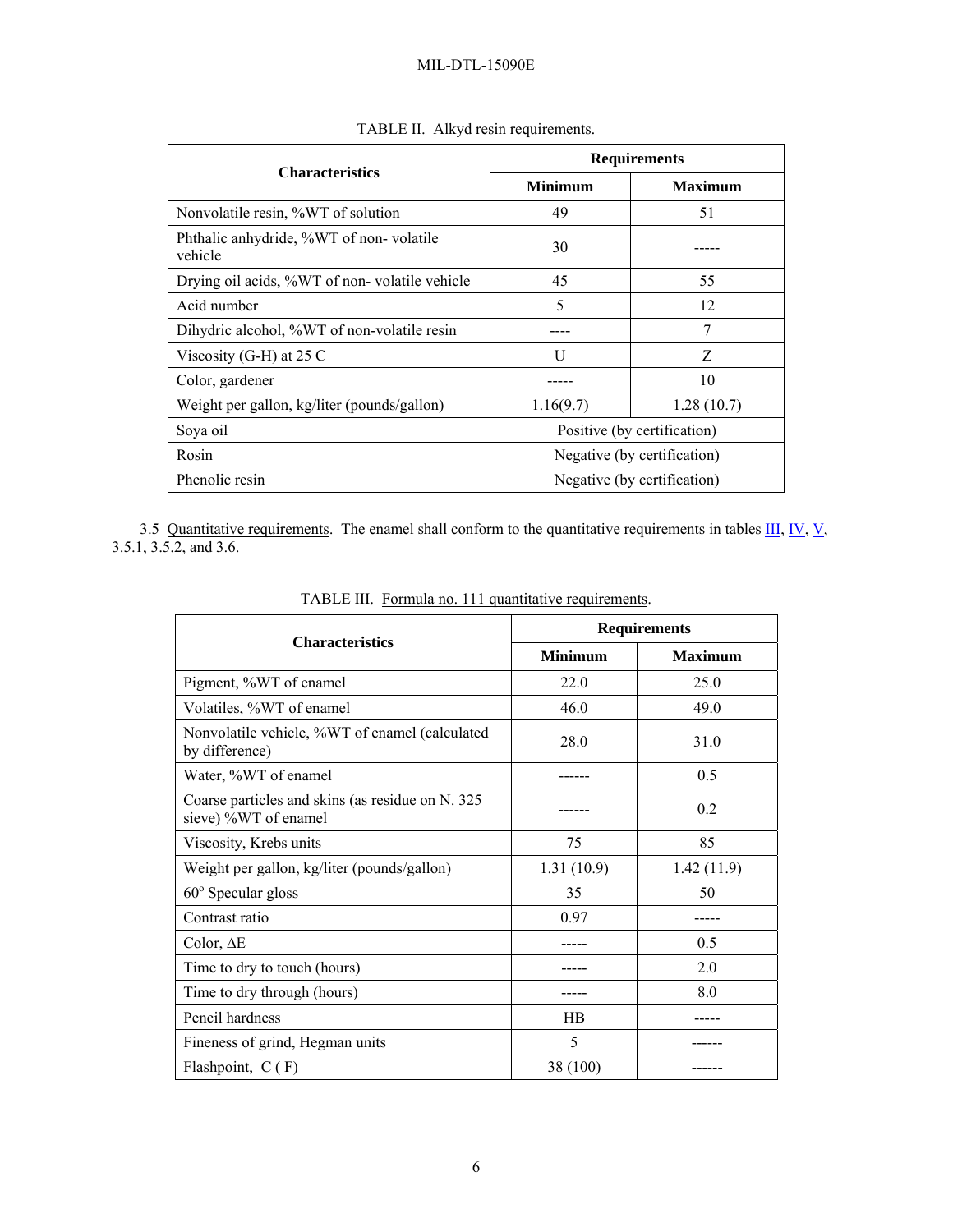<span id="page-6-0"></span>

| <b>Characteristics</b>                      | <b>Requirements</b> |                |  |
|---------------------------------------------|---------------------|----------------|--|
|                                             | <b>Minimum</b>      | <b>Maximum</b> |  |
| Sag resistance, mm (mils)                   | 0.11(5)             |                |  |
| VOC, $g/L$ (pounds/gallon)                  |                     | 250(2.09)      |  |
| Asbestos content, %WT of dry film           |                     | 0.5            |  |
| Crystalline silica content, %WT of dry film |                     | 0.5            |  |

TABLE III. Formula no. 111 quantitative requirements - Continued.

<span id="page-6-1"></span>3.5.1 Hazardous metal content. When tested as specified in [4.7.2,](#page-11-0) the content of each soluble metal and total content of each metal of the enamel shall be less than the values as specified in [table IV](#page-6-0) and [table V](#page-7-0). If the test for total metal results in a value less than the soluble metal limit, the soluble metal test need not be conducted. The total and soluble metal values shall be reported in [table IV](#page-6-0) and [table V](#page-7-0) results.

| Soluble metal and/or its compounds          | Maximum, mg/L |
|---------------------------------------------|---------------|
| Antimony and its compounds                  | 15.0          |
| Arsenic and its compounds                   | 5.0           |
| Barium and its compounds (excluding barite) | 100.0         |
| Beryllium and its compounds                 | 0.75          |
| Cadmium and its compounds                   | 1.0           |
| Chromium (VI) compounds                     | 1.0           |
| Chromium and its chromium (III) compounds   | 560.0         |
| Cobalt and its compounds                    | 50.0          |
| Copper and its compounds                    | 25.0          |
| Fluoride salts                              | 180.0         |
| Lead and its compounds                      | 5.0           |
| Mercury and its compounds                   | 0.2           |
| Molybdenum and its compounds                | 350.0         |
| Nickel and its compounds                    | 20.0          |
| Selenium and its compounds                  | 1.0           |
| Silver and its compounds                    | 5.0           |
| Tantalum and its compounds                  | 100.0         |
| Thallium and its compounds                  | 7.0           |
| Tungsten and its compounds                  | 100.0         |
| Vanadium and its compounds                  | 24.0          |
| Zinc and its compounds                      | 250.0         |

TABLE IV. Hazardous soluble metals content.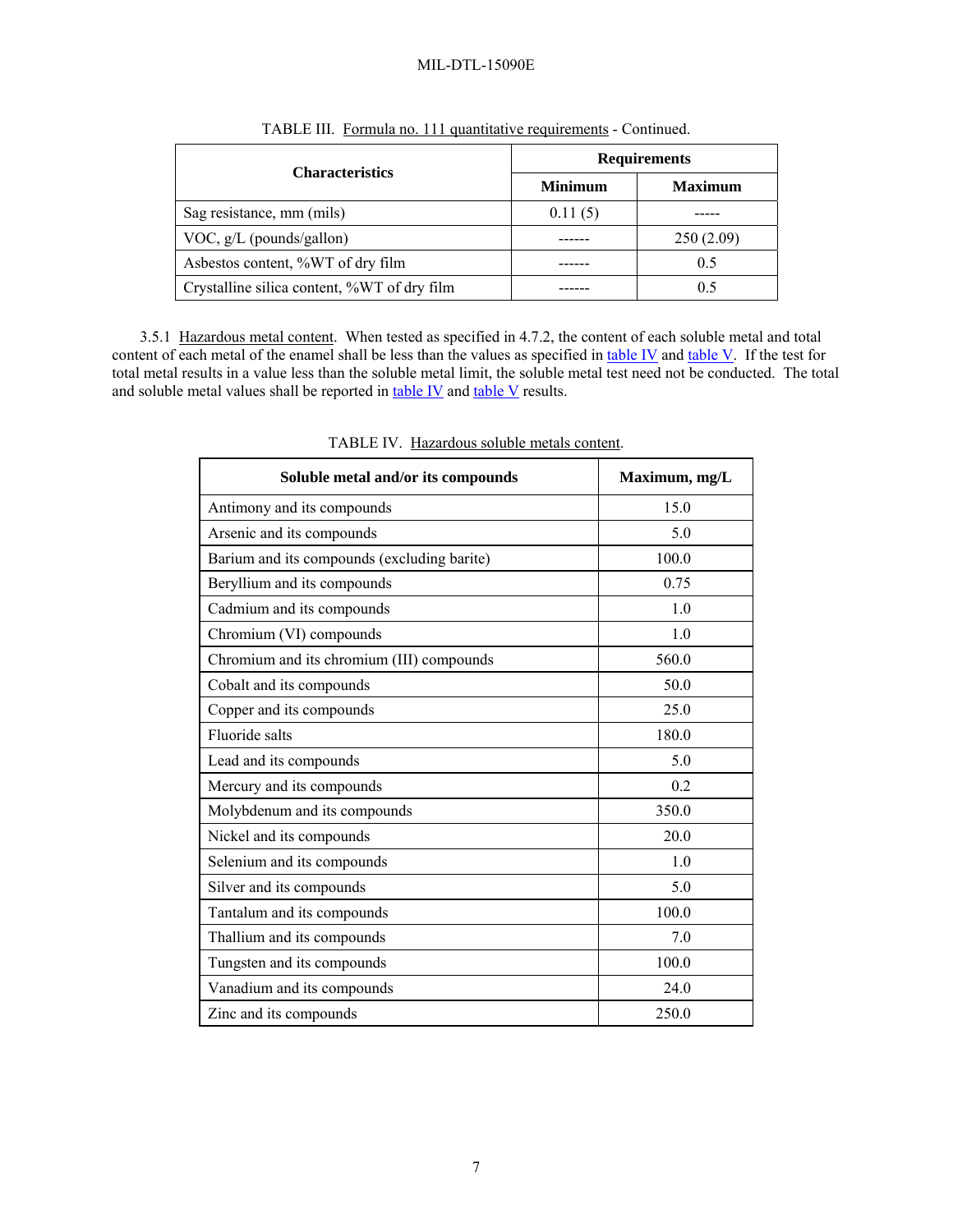<span id="page-7-0"></span>

| <b>Metal</b>                                                                                                                                                                                                                                                 | Maximum %WT         |  |  |
|--------------------------------------------------------------------------------------------------------------------------------------------------------------------------------------------------------------------------------------------------------------|---------------------|--|--|
| Antimony and its compounds                                                                                                                                                                                                                                   | 0.015               |  |  |
| Arsenic and its compounds                                                                                                                                                                                                                                    | 0.005               |  |  |
| Barium and its compounds (excluding barite)                                                                                                                                                                                                                  | 0.10                |  |  |
| Beryllium and its compounds                                                                                                                                                                                                                                  | 0.0002              |  |  |
| Cadmium and its compounds                                                                                                                                                                                                                                    | 0.0005              |  |  |
| Chromium (VI) compounds                                                                                                                                                                                                                                      | 0.001               |  |  |
| Chromium and its chromium (III) compounds                                                                                                                                                                                                                    | 0.56                |  |  |
| Cobalt and its compounds                                                                                                                                                                                                                                     | $0.005 \frac{1}{2}$ |  |  |
| Copper and its compounds                                                                                                                                                                                                                                     | 0.01                |  |  |
| Fluoride salts                                                                                                                                                                                                                                               | 0.18                |  |  |
| Lead and its compounds                                                                                                                                                                                                                                       | 0.005               |  |  |
| Mercury and its compounds                                                                                                                                                                                                                                    | 0.0002              |  |  |
| Molybdenum and its compounds                                                                                                                                                                                                                                 | 0.35                |  |  |
| Nickel and its compounds                                                                                                                                                                                                                                     | 0.02                |  |  |
| Selenium and its compounds                                                                                                                                                                                                                                   | 0.002               |  |  |
| Silver and its compounds                                                                                                                                                                                                                                     | 0.001               |  |  |
| Tantalum and its compounds                                                                                                                                                                                                                                   | 0.100               |  |  |
| Thallium and its compounds                                                                                                                                                                                                                                   | 0.007               |  |  |
| Tungsten and its compounds                                                                                                                                                                                                                                   | 0.100               |  |  |
| Vanadium and its compounds                                                                                                                                                                                                                                   | 0.01                |  |  |
| Zinc and its compounds                                                                                                                                                                                                                                       | 0.25                |  |  |
| NOTE:<br>$\frac{1}{2}$<br>Total cobalt content may exceed 0.005 %WT (up to 0.2 %WT) only if a cobalt<br>drier is used to effect proper drying. Regardless of whether a cobalt drier is<br>used, soluble cobalt content may not exceed table IV requirements. |                     |  |  |

| TABLE V. Total hazardous metals content. |  |
|------------------------------------------|--|
|                                          |  |

<span id="page-7-1"></span>3.5.2 Hazardous air pollutants (HAPS). When tested in accordance with [4.7.3](#page-12-0), the content of HAPs solvents in the enamel shall not be greater than the VOC limit prescribed for the enamel (see [1.1\)](#page-0-0). Within this limitation and the requirement that the finished enamel meet all the requirements of this specification, the solvent selection must comply with **[table I](#page-4-0)**.

<span id="page-7-2"></span>3.6 Qualitative requirements. The enamel shall conform to the qualitative requirements as specified in [3.6.1](#page-7-3) through [3.6.10.](#page-8-0)

<span id="page-7-3"></span>3.6.1 Odor. When tested as specified in [table VI](#page-10-0), the odor shall be characteristic of the volatiles permitted and used.

<span id="page-7-4"></span>3.6.2 Color. When tested as specified in [4.7.6](#page-12-1), the color shall match color number 26307 in accordance with FED-STD-595. The measured color deviation, ΔE, from color number 26307 of FED-STD-595 in Commission Internationale de l'Eclairage (CIE; International Commission on Illumination) LAB units shall not be greater than 0.5.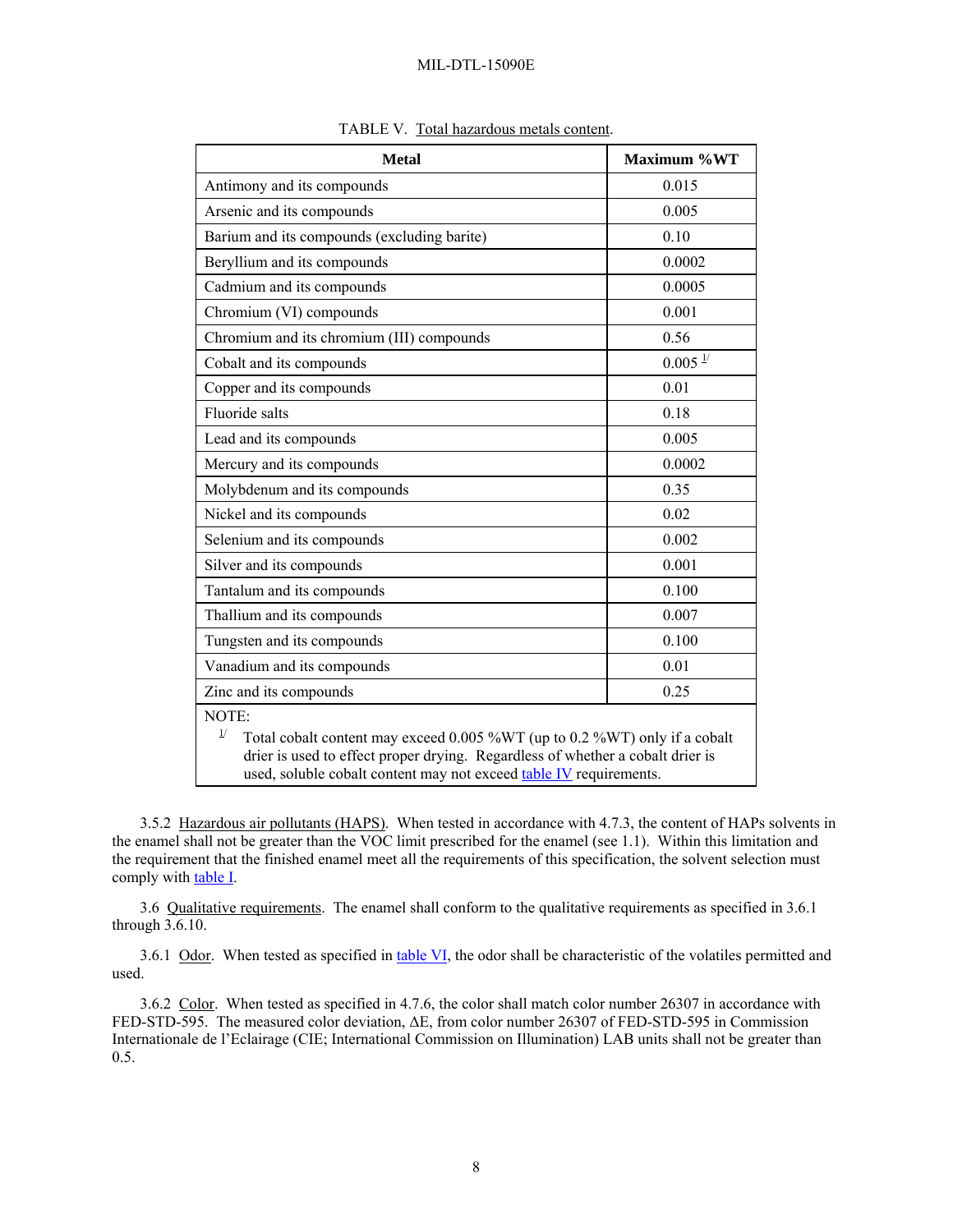<span id="page-8-3"></span>3.6.3 Flexibility. When tested as specified in [4.7.7](#page-13-0), a film of the enamel shall show no evidence of cracking or flaking.

3.6.4 VOC regulations. Thinning of this VOC compliant paint is not allowed. This paint is to be used as supplied without thinning.

<span id="page-8-4"></span>3.6.5 Condition in container. When tested as specified in [4.7.8](#page-13-1), a freshly opened, full container of enamel shall be free from lumps, abnormal thickening, or livering and shall show no more pigment settling or caking than can be readily reincorporated to a smooth, uniform state.

# 3.6.5.1 Storage stability.

<span id="page-8-5"></span>3.6.5.1.1 Full container. When tested as specified in [4.7.9.1,](#page-13-2) the product shall be capable of being readily broken up with a paddle to a smooth uniform consistency. It shall be free from livering, curdling, gelling, pigment float, hard caking, gummy sediment, or other objectionable properties for at least 1 year after date of manufacture. The enamel shall conform in all respects to this specification.

<span id="page-8-6"></span>3.6.5.1.2 Partially full container. When tested as specified in [4.7.9.2,](#page-13-3) enamel shall show no skinning at the end of 48 hours. In addition, the enamel shall show no livering, curdling, hard caking, or gummy sediment after being in a partially filled container at 26.67 °C (80 °F). The enamel shall mix readily to a smooth uniform state. Any skin formed shall be easily removed.

# 3.6.6 Application properties.

3.6.6.1 Rolling properties. When tested as specified in [table VI,](#page-10-0) the enamel shall roll satisfactorily and shall dry to a uniform film, free from seed, runs, sags or streaks. The dried film shall show an even, smooth finish.

<span id="page-8-7"></span>3.6.6.2 Brushing properties. When tested as specified in [table VI,](#page-10-0) the enamel shall be capable of being brushed out and laid off without excess drag on the brush. When dry, the brushed surface shall be free of sags and runs and shall show a minimum of brush marks.

<span id="page-8-8"></span>3.6.6.3 Spraying properties. When tested as specified in [table VI,](#page-10-0) the enamel shall spray satisfactorily in all respects and shall show no running, sagging, streaking, or orange peel. The film shall air dry and show no seeding, dusting, floating, fogging, mottling, hazing, or other film defects.

<span id="page-8-1"></span>3.6.7 Cross-cut adhesion test. When tested as specified in [4.7.11.1,](#page-14-1) [4.7.11.2](#page-14-2), and [table VI,](#page-10-0) a 0.025-mm (nominal) [0.001-inch (nominal)] dry film of enamel shall achieve a minimum classification of 4B.

<span id="page-8-2"></span>3.6.8 Water resistance . When tested as specified in [4.7.10](#page-14-3), a film of enamel shall show no wrinkling or blistering immediately after removal of the panel from water. The enamel shall be only slightly affected with regard to adhesion when observed 2 hours after removal from the water. After 24 hours air drying, the portion of the panel which was immersed shall be almost indistinguishable, with regard to adhesion (see [3.6.7\)](#page-8-1) and general appearance (see [3.6.10\)](#page-8-0) from the portion of the panel that was not immersed.

#### 3.6.9 Compatibility.

<span id="page-8-9"></span>3.6.9.1 Compatibility with topcoats. When tested as specified in [4.7.11.1](#page-14-1), the enamel shall show no signs of incompatibility such as blistering, wrinkling or peeling when topcoated with coatings manufactured in accordance with MIL-PRF-24635 and MIL-PRF-24763. Visually examine for incompatibility immediately after topcoat application. After 48 hours, visually examine for compatibility and perform and meet [3.6.8](#page-8-2) requirements.

<span id="page-8-10"></span>3.6.9.2 Compatibility with primers and undercoats. When tested as specified in [4.7.11.2](#page-14-2), the enamel shall show no signs of incompatibility such as blistering, wrinkling or peeling when applied over fully cured or dried films of coatings manufactured in accordance with TT-P-645 or MIL-DTL-24441, Type III and Type IV Formula 150 primer. Visually examine for incompatibility immediately after topcoat application. After 48 hours, visually examine for compatibility and conformance to [3.6.7](#page-8-1) requirements.

<span id="page-8-0"></span>3.6.10 Surface appearance. When tested as specified in [4.7.12](#page-14-4), a flow-out film on glass of the mixed enamel, after drying for 24 hours, shall exhibit a surface smooth in appearance and free of defects, such as loss of dry, color drift, seeding, pinholes, coarse particles, skins, or agglomerates of any kind.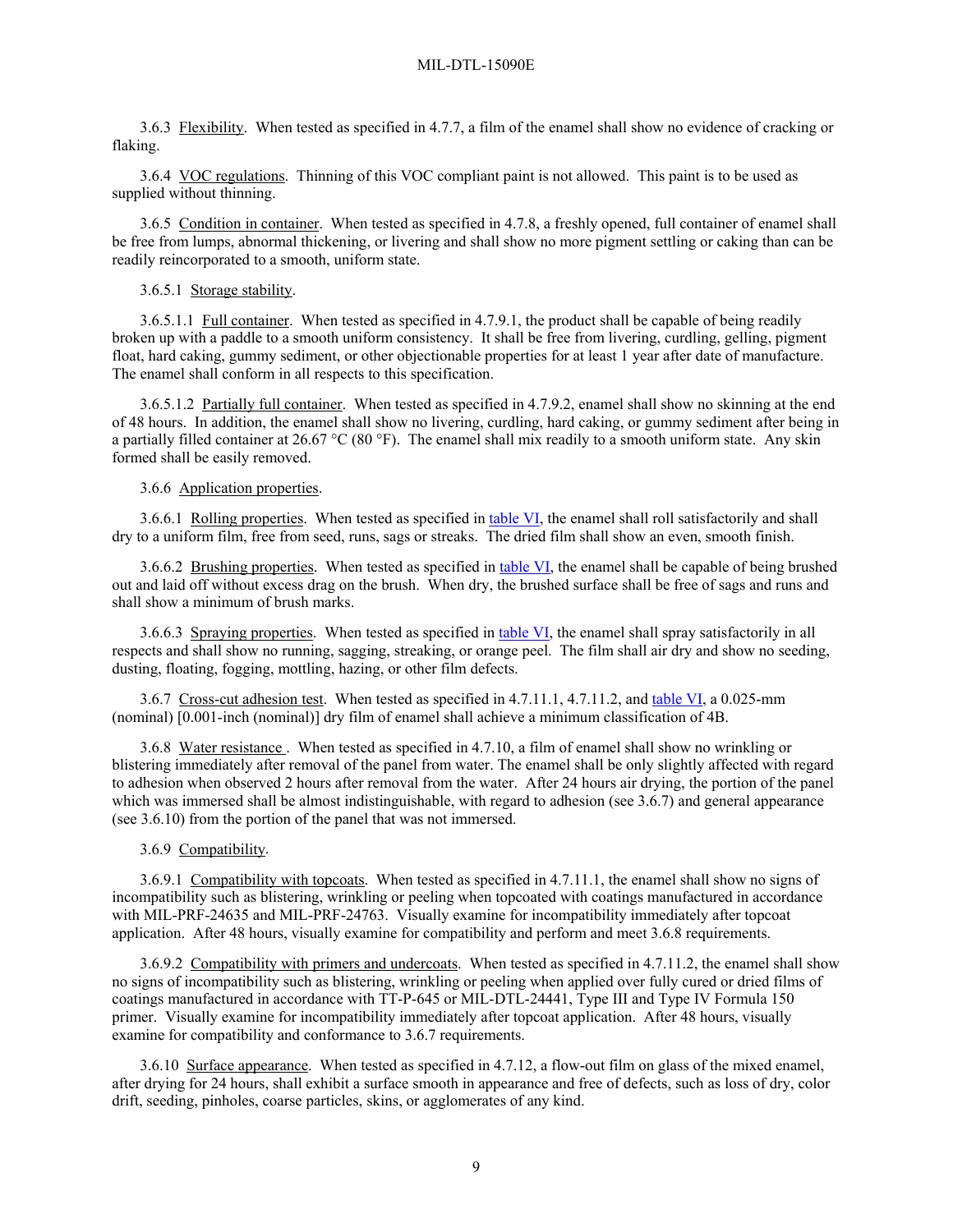<span id="page-9-4"></span>3.6.11 Film hardness. When tested in accordance with [4.7.13](#page-14-5) the test enamel shall have a minimum pencil film hardness of HB.

3.7 Directions for use. The manufacturer shall provide directions for the mixing and application of the enamel. The directions shall comply with 29 CFR OSHA Hazard Communication Act.

3.8 Batch specific VOC certification. Manufacturer shall prepare label instructions in accordance with 29 CFR 1910. Each container must be affixed with a hazardous chemical warning label in accordance with 29 CFR 1910.1200, Subpart Z. To comply with the Environmental Protection Agency (EPA) National Emission Standards for Hazardous Air Pollution (NESHAP) requirements for shipbuilding and ship repair, the following two statements must appear on each paint can label:

a. A certification that the paint in the container meets the NESHAP requirements for shipbuilding and ship repair.

b. A statement of the ratio of volatile content to solids expressed as grams of volatile organic hazardous air pollutants (VOHAP) per liter of solids.

3.9 Ozone-depleting chemicals. The materials used in the enamel shall not contain Class I or Class II ozonedepleting chemicals as defined in 40 CFR 82.

<span id="page-9-5"></span>3.10 Off-gassing. The enamel shall be certified for and assigned a usage category of either "Permitted" or "Limited" in accordance with NAVSEA S9510-AB-ATM-010 chapter titled "Material Control Program" (see [4.9](#page-14-6) and [6.9\)](#page-16-1).

### 4. VERIFICATION

- 4.1 Classification of inspections. The inspection requirements specified herein are classified as follows:
- a. First article inspection (see [4.2\)](#page-9-0).
- b. Conformance inspection (see [4.3\)](#page-9-1).

<span id="page-9-0"></span>4.2 First article inspection. First article inspection shall be performed on a random unit sample drawn from the first production batch of enamel. First article testing shall include all tests specified in [table VI](#page-10-0) and [4.7,](#page-9-2) including those noted as "conformance inspection test".

<span id="page-9-1"></span>4.3 Conformance inspection. Conformance inspection shall be conducted in accordance with Methods 1011, 1022, and 1031 of FED-STD-141 and shall consist of all tests designated as "conformance inspection test" in [table](#page-10-0)  [VI.](#page-10-0)

4.4 Lot acceptance. Lots shall be accepted by the Government inspector only upon receipt of a satisfactory test report (see [6.11.1\)](#page-18-0).

4.5 Inspection conditions. Unless otherwise specified in the applicable test paragraphs of this specification, all inspections shall be performed in accordance with the test conditions specified in [4.6](#page-9-3) and [4.7](#page-9-2) [\(table VI\)](#page-10-0).

<span id="page-9-3"></span>4.6 Test panel preparation. Steel panels [minimum size 60 mm by 90 mm by 3 mm (2.4 inches by 3.6 inches by 0.12 inch) thick (nominal)] shall be prepared for testing by abrasive blasting to a near white metal surface in accordance with SSPC-SP 10 to achieve a minimum 0.051 mm (0.002 inch; 2.0 mil) surface profile. The blasted panels shall be solvent wiped to remove any traces of oil or residue, blown dry with dry air, wrapped in plastic and stored in a desiccator, oven, air-tight storage bag or use other means to prevent rusting prior to coating. The abrasive used for blasting shall be in accordance with MIL-A-22262 and be listed on the current qualified products list. Unless otherwise specified in the applicable test paragraphs of this specification, the test panels shall be coated with TT-P-645 primer applied in one coat at a wet film thickness that will yield a dry film thickness 50 percent greater than the blast profile. Unless otherwise specified in the applicable test paragraphs of this specification, dry time shall be 48 hours at 21  $^{\circ}$ C (70  $^{\circ}$ F).

<span id="page-9-2"></span>4.7 Test procedures/methods. Test procedures/methods shall be in accordance with [table VI.](#page-10-0)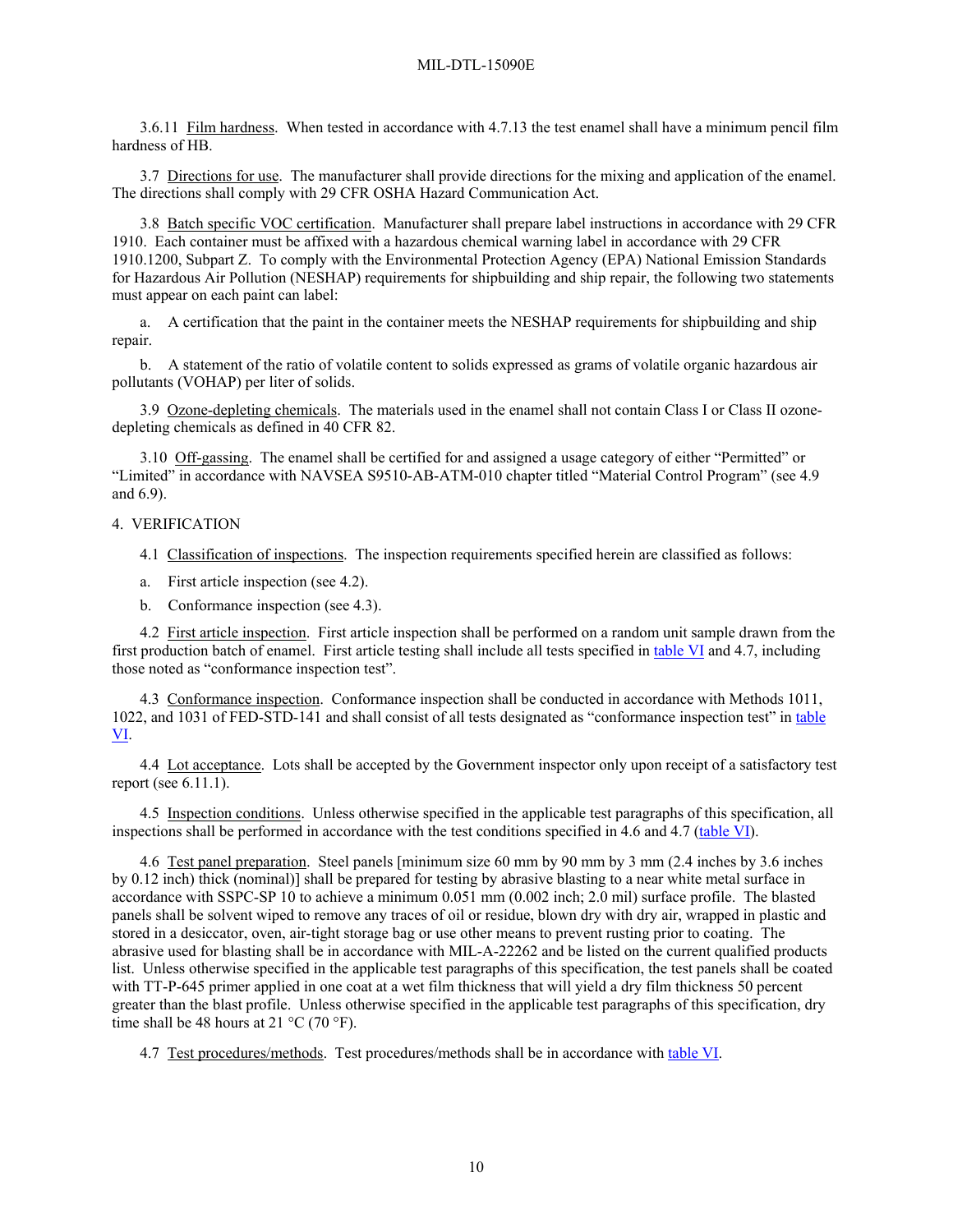| TABLE VI. Test procedures. |  |
|----------------------------|--|

<span id="page-10-0"></span>

| <b>Test</b>                                                           | Requirement            | <b>Test</b>          | <b>FED-STD-141</b><br>test method | <b>ASTM</b> test<br>method |
|-----------------------------------------------------------------------|------------------------|----------------------|-----------------------------------|----------------------------|
| Toxicity                                                              | 3.3                    | 4.8                  |                                   |                            |
| Pigment content                                                       | Table III              | ----                 | 4021.1                            | D <sub>2698</sub>          |
| Volatiles vehicle content                                             | Table III              | ----                 | ----                              | D2369                      |
| Nonvolatile vehicle content                                           | Table III              | ----                 | 4053.1                            |                            |
| Water content <sup><math>2/</math></sup>                              | Table III              | $--- -$              | $---$                             | D1364                      |
| VOC $g/L^{\frac{2}{}}$                                                | Table III              | 4.7.1                |                                   | ----                       |
| Metal and asbestos content $2^{7}$                                    | 3.5.1                  | 4.7.2                |                                   |                            |
| Hazardous air pollutant solvents $2^{7}$                              | 3.5.2                  | 4.7.3                | 7356/7360                         |                            |
| Phthalic anhydride $^{\underline{2}/}$                                | Table II               | 4.7.4                | ----                              | ----                       |
| Rosin/rosin derivative $2/$                                           | Table II               | ----                 |                                   | ----                       |
| Phenolic resin $2$                                                    | Table II               | ----                 | 5141.1                            | $---$                      |
| Soya oil <sup>2/</sup>                                                | Table II               | ----                 |                                   | D <sub>2245</sub>          |
| Drying oil acids $2/$                                                 | Table II               | 4.7.5                | ----                              | ----                       |
| Coarse particles/skins                                                | Table III              | ----                 | 4092.1                            | D185                       |
| Viscosity $\frac{1}{3}$                                               | Table III              | $---$                | ----                              | D562                       |
| Weight per liter (gallon) $\frac{1}{2}$                               | Table III              | ----                 | ----                              | D1475                      |
| Drying time<br>Dry to touch <sup><math>1/</math></sup><br>Dry through | Table III              | ----                 | ----                              | D5895                      |
| Fineness of grind $1/$                                                | Table III              | <b>Table IV</b>      | $---$                             | D1210                      |
| $\ensuremath{\mathsf{Flashpoint}}^{\ensuremath{\mathsf{1}}\xspace}$   | <b>Table III</b>       | ----                 | ----                              | D3278                      |
| Gloss $\overline{1/2}$                                                | Table III              | ----                 |                                   | D523                       |
| Sag resistance $1/$                                                   | Table III              | ----                 |                                   | D4400                      |
| Odor                                                                  | 3.6.1                  | ----                 |                                   | D1296                      |
| Color and<br>Surface appearance $\frac{1}{2}$                         | 3.6.2<br>3.6.10        | 4.7.6<br>4.7.12      | ----<br>3011.1                    | E1347/D2244                |
| Flexibility                                                           | 3.6.3                  | 4.7.7                | 6221                              |                            |
| Condition in container                                                | 3.6.5                  | 4.7.8                | 3011.1                            | D869                       |
| Storage stability<br>Full container<br>Partially full container       | 3.6.5.1.1<br>3.6.5.1.2 | 4.7.9.1<br>4.7.9.2   | 3011.1<br>3021.1                  | D869/D1849<br>F718         |
| <b>Brushing properties</b>                                            | 3.6.6.2                | ----                 | 4321.2                            | ----                       |
| Spraying properties                                                   | 3.6.6.3                |                      | 2131.1/4331.1                     |                            |
| Cross-cut adhesion test                                               | 3.6.7                  | ----                 |                                   | D3359, Method B            |
| Water resistance                                                      | 3.6.8                  | 4.7.10               |                                   | ----                       |
| Compatibility<br>with topcoats<br>with primer and undercoats          | 3.6.9.1<br>3.6.9.2     | 4.7.11.1<br>4.7.11.2 |                                   |                            |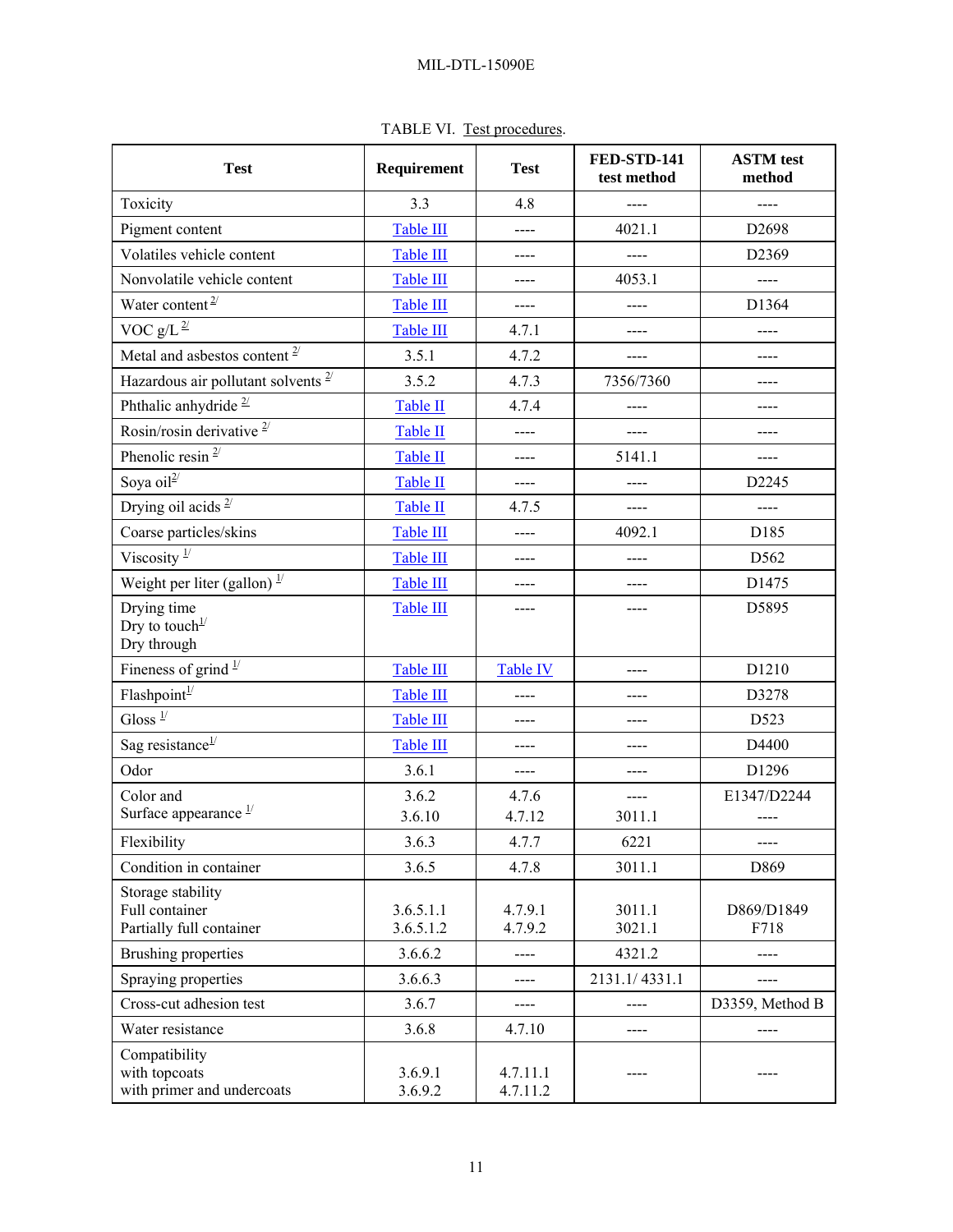<span id="page-11-2"></span>

| <b>Test</b>                                                                                 | Requirement             | <b>Test</b> | FED-STD-141<br>test method | <b>ASTM</b> test<br>method |
|---------------------------------------------------------------------------------------------|-------------------------|-------------|----------------------------|----------------------------|
| Contrast ratio $\frac{1}{1}$                                                                | Table III               |             |                            | D <sub>2805</sub>          |
| Pencil hardness                                                                             | 3.6.11 and<br>table III | 4.7.13      |                            | D3363                      |
| Off-gassing                                                                                 | 3.10                    | 4.9         |                            |                            |
| NOTES:<br>$_{1/}$<br>Conformance inspection test (see 4.3).<br>2/<br>By data certification. |                         |             |                            |                            |

TABLE VI. Test procedures - Continued.

<span id="page-11-1"></span>4.7.1 Volatile organic compounds (VOC). VOC content shall be determined in accordance with 40 CFR 60, Appendix A-7, Method 24. VOC content shall be as specified in [table III](#page-5-0).

<span id="page-11-0"></span>4.7.2 Soluble and total metal content. Asbestos, soluble and total metal content, except tantalum and tungsten, shall be determined on a dry film of the enamel in accordance with the 40 CFR 261.24(a) and the appropriate test listed below (see [table VII](#page-11-2) and [table VIII](#page-12-4)). Asbestos shall be analyzed in accordance with 29 CFR 1915.1001, Appendix K and the results shall be recorded as percent by weight of the dry enamel film. Soluble metal content shall be analyzed as milligrams per liter (mg/L) (see [table IV\)](#page-6-0). Total metal content shall be analyzed as percent by weight of the dry enamel film. The test results for asbestos, each individual soluble metal, and total metal shall be as specified in [3.5.1.](#page-6-1) Tantalum and tungsten soluble metal content and total metal content shall be analyzed as specified in [4.7.2.1](#page-12-5).

| Metal/material                   | <b>Digestion test method</b>       |
|----------------------------------|------------------------------------|
| All metals, except chromium (VI) | 3050                               |
| Chromium (VI)                    | 3060                               |
| Metal/material                   | <b>SW-846 Analysis test method</b> |
| Antimony                         | 7040 or 7041                       |
| Arsenic                          | 7060 or 7061                       |
| Barium                           | 7080 or 7081                       |
| Cadmium                          | 7131                               |
| Total chromium                   | 7190                               |
| Chromium (VI)                    | 7195, 7196 or 7197                 |
| Lead                             | 7421                               |
| Mercury                          | 7470 or 7471                       |
| Nickel                           | 7520 or 7521                       |
| Selenium                         | 7740 or 7741                       |
| Silver                           | 7760 or 7761                       |

TABLE VII. Test methods for evaluating solid waste physical/chemical methods, EPA SW-846.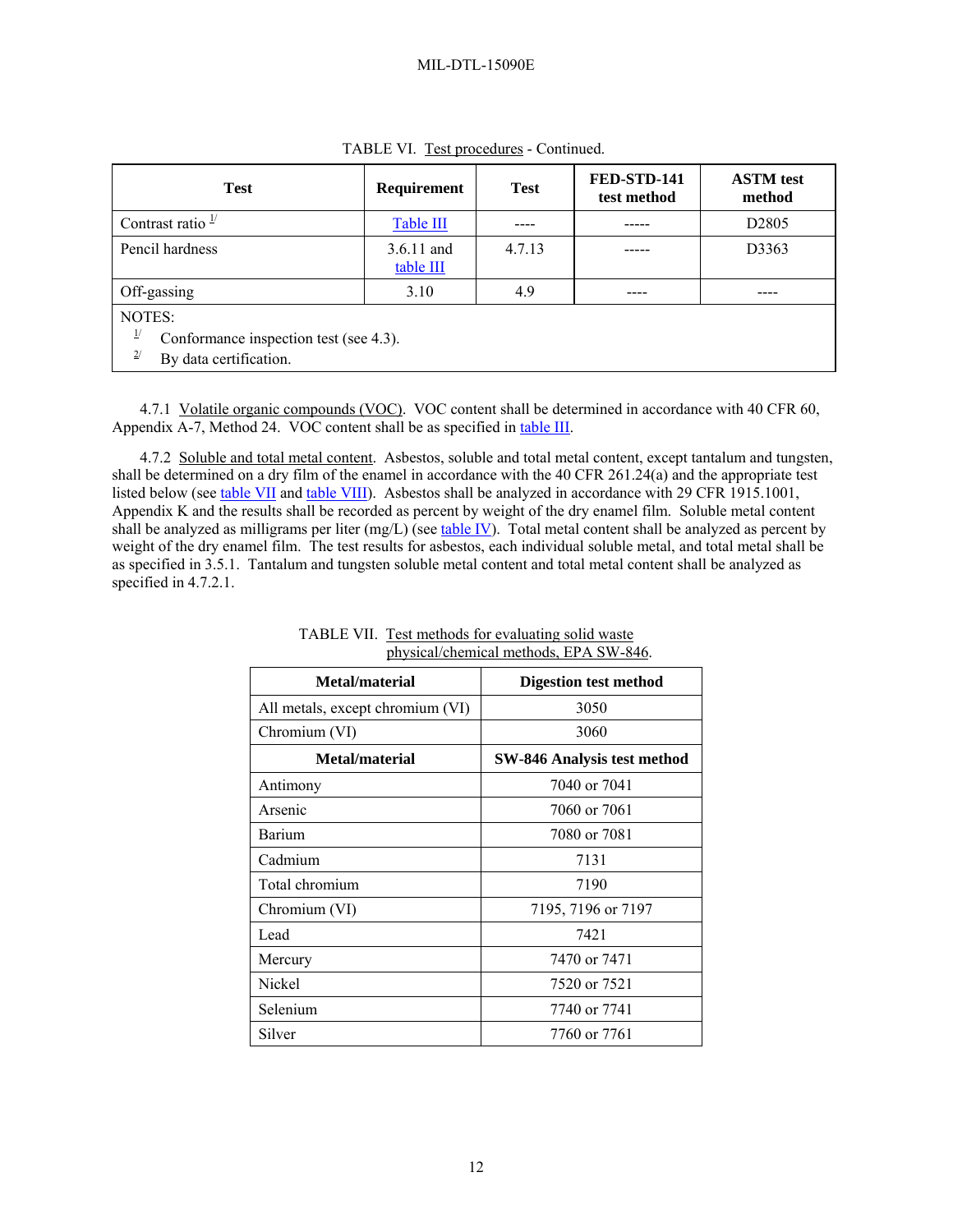| Metal/material | Test method           |
|----------------|-----------------------|
| Beryllium      | 210.1 or 210.2        |
| Cobalt         | 219.1 or 219.2        |
| Copper         | 220.1 or 220.2        |
| Fluoride       | 340.1, 340.2 or 340.3 |
| Molybdenum     | 246 1 or 246 2        |
| Thallium       | 279.1 or 279.2        |
| Vanadium       | 286.1 or 286.2        |
| Zinc           | 289 1 or 289 2        |

<span id="page-12-4"></span>

| TABLE VIII. Test methods for chemical analysis of water |
|---------------------------------------------------------|
| and waste, $EPA-600/4-79-020$ .                         |

<span id="page-12-5"></span>4.7.2.1 Tantalum and tungsten content. Determine the tantalum and tungsten content of the enamel using any appropriate spectroscopy test method. Conduct the tests in accordance with the equipment manufacturer's directions for the use of the instrument. Paint manufacturer is responsible for justifying the test method choice and analytical accuracy. Test results for tantalum and tungsten shall be as specified in [table IV](#page-6-0) and [table V](#page-7-0).

<span id="page-12-0"></span>4.7.3 Hazardous air pollutant solvents content. Formulation data is to be used by manufacturers in lieu of testing to demonstrate compliance with hazardous air pollutant requirements of this specification. The coating manufacturer must provide for each individual HAP a formulation value that will not be exceeded if a sample from any quality control approved batch of the coating is evaluated in accordance with this paragraph. See [3.5.2.](#page-7-1)

4.7.4 Phthalic anhydride. Determine phthalic anhydride content of the nonvolatile vehicle.

<span id="page-12-3"></span><span id="page-12-2"></span>4.7.5 Drying oil acids. The unsaponifiable, drying oil acids shall be determined on the isolated vehicle and shall conform to [table II.](#page-5-0)

# 4.7.6 Color testing.

<span id="page-12-6"></span><span id="page-12-1"></span>4.7.6.1 Instrumental color deviation determination. Test specimens shall be prepared in accordance with ASTM D823 Test Methods C or E using a nominal 0.006 in blade film applicator on to a clear plate glass of not less than ⅜-in (nominal) thickness, which has been ground to a uniform finish with 1F carborundum. A standard black and white Leneta chart is also acceptable. The color deviation shall be determined in accordance with ASTM D2244 using an instrument having a  $D_{65}$  light source (10-degree observer) or C (2-degree observer), a 45-degree illumination angle, a 0-degree viewing angle. The instrument shall be calibrated in accordance with manufacturer instructions and shall be demonstrated to read the color of National Institute for Science and Technology (NIST [formerly National Bureau of Standards; NBS]) traceable standards with color deviations not greater than allowed in [3.6.2.](#page-7-4) After calibration of the instrument, measure the CIE color values of not less than two color number 26307 of FED-STD-595 color cards which were received from the Government not greater than 1 year prior to the date of this use. Make at least three readings per card taken at 1-inch intervals on the long axis, 1 inch from the edge. Calculate ΔE for each color card. Determine the mean values of ΔE and the CIE color values for the color cards. If any individual CIE color value differs from the mean color value by more than 0.05, use a different color card and recalculate the mean values. These mean values will be used to calculate the color difference values. Measure the CIE color values of the test enamel using the values of three readings taken at 1-inch intervals on the long axis, 1 inch from the edge. Calculate the mean CIE color values of the test enamel. Calculate the color difference terms. If using an instrument that automatically calculates the color differences, enter the color card mean values as the base line for the color difference calculations. The results of the color difference calculations shall be in accordance with the requirements of [3.6.2](#page-7-4).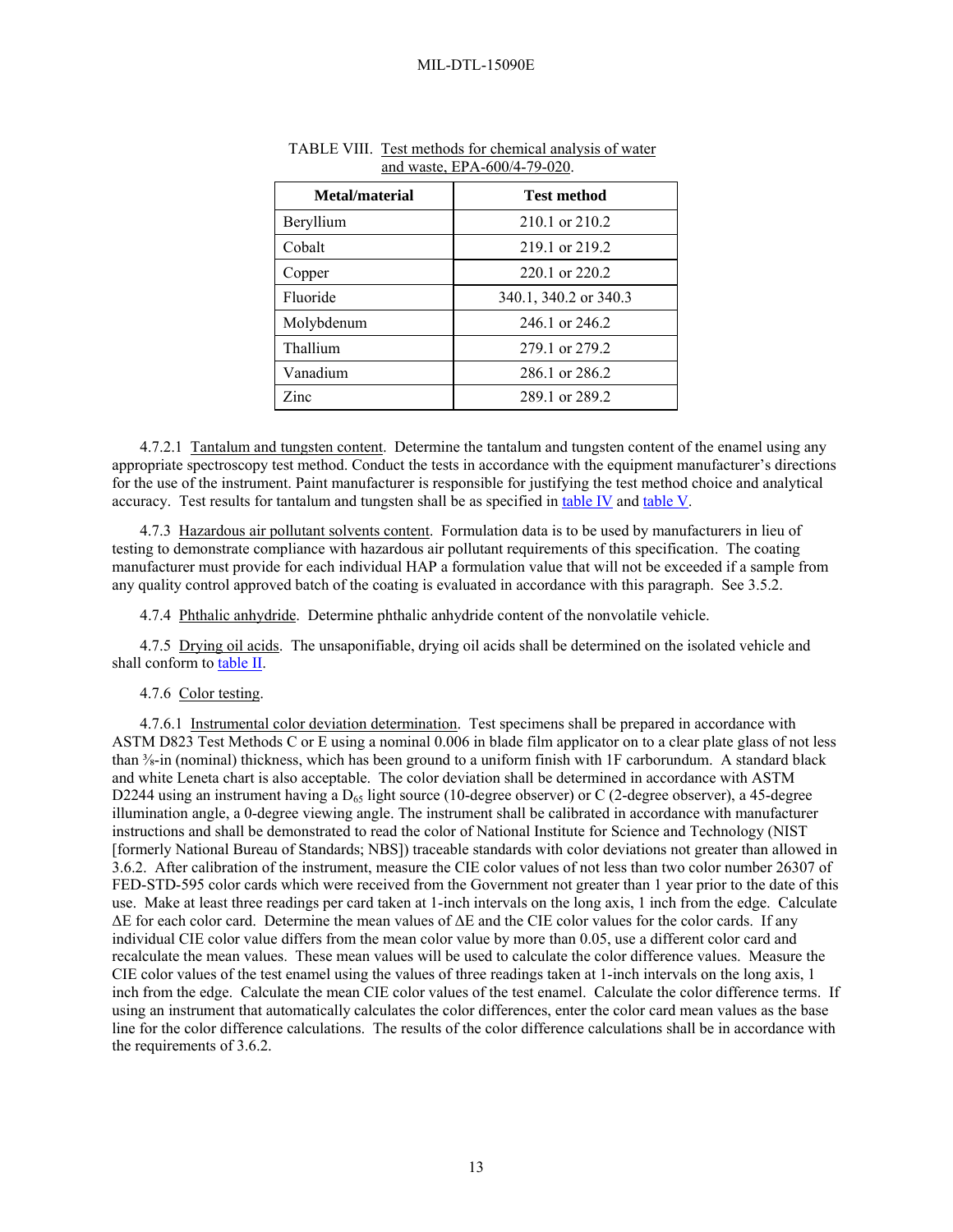4.7.6.2 Referee color matching. If the enamel measured in accordance with [4.7.6.1](#page-12-6) does not match the color card when visually examined, an independent laboratory certified to the NIST National Volunteer Laboratory Accreditation Program for paint testing shall resolve the discrepancy. When prepared and tested as in [4.7.6.1,](#page-12-6) the color shall be in accordance with the requirements of [3.6.2.](#page-7-4)

4.7.6.3 Alternative color measuring equipment. Manufacturers can propose alternative color measuring equipment to NAVSEA or GSA by demonstrating that the particular instrumentation to be used measures the color parameters with the accuracy needed for color deviation. The manufacturer shall demonstrate the alternate instrumentation can provide color parameters that result in the color defined in [3.6.2](#page-7-4) and establish correlation factors for converting his instrument's color parameters into those of equipment meeting [4.7.6.1](#page-12-6) by measuring an acceptable Navy Formula No. 111 enamel previously measured on an instrument meeting the requirements of  $4.7.\overline{6}.1.$ 

<span id="page-13-0"></span>4.7.7 Flexibility. Flexibility shall be determined in accordance with ASTM D522. The enamel shall be applied to a flat metal plate of approximately 31 gauge coated with a dry film thickness of  $0.025$  mm (0.001 inch + 0.0003 inch) of TT-P-645 primer by means of a doctor blade capable of yielding a dry film thickness of 0.025 mm (0.001 inch  $+ 0.0003$  inch). The panel shall be allowed to air-dry for 2 hours then baked for 24 hours at 100 to 105 C (212) to 221 F). The panel shall then be removed from the oven and allowed to stand for 30 minutes at laboratory temperature [nominal 23 °C (73 °F)]. The panel shall then be bent over a 3.2-mm (⅛-inch) mandrel or a tapered mandrel where the minimum diameter is 3.2-mm (⅛-inch) and the film examined at the bent under a magnification of five diameters. Flexibility shall be as specified in [3.6.3](#page-8-3).

<span id="page-13-1"></span>4.7.8 Condition in container. A container of the product in the size ordered shall be inspected. The product shall be equilibrated to test laboratory conditions [nominal 23  $^{\circ}C$  (73  $^{\circ}F$ )]. Evidence of pressure or vacuum in the unopened container shall be noted. The container shall then be opened and examined in accordance with Method 3011.1 of FED-STD-141 for evidence of skinning, corrosion of container interior, odor of putrefaction, rancidity or souring, gel bodies, and hard settling. If the sample is in a 1-liter (1-quart) or smaller container, the character of the lower (or settled) layer shall be determined with a spatula as specified in ASTM D869. If the sample is larger than 1 liter (1 quart), this step shall be omitted. The enamel shall be hand-stirred 300 stirs in 2 minutes with a spatula appropriate to the container, stirring so as to ensure uniform distribution of any settled material. Immediately after stirring, the consistency of the enamel shall be measured using the Krebs-Stormer viscometer. The enamel shall be applied to a test panel and after it has dried, the enamel film shall be examined for grains  $0.8 \text{ mm}$  ( $\frac{1}{2}$ -inch) in diameter, even larger gelatinous lumps, and streaks caused by such grains or lumps. The condition of the product shall be as specified in [3.6.5](#page-8-4).

#### 4.7.9 Storage stability.

<span id="page-13-2"></span>4.7.9.1 Full container. Storage stability shall be tested in accordance with ASTM D1849. A container of the product of the size ordered shall be stored at the temperature recommended in the manufacturer's data sheet or ASTM F718 for a period of 1 year. After completion of 1 year, the stored sample shall be equilibrated to test laboratory conditions [nominal 23 °C (73 °F)]. Evidence of pressure or vacuum in the unopened container shall be noted. The container shall then be opened and examined in accordance with Method 3011.1 of FED-STD-141 for evidence of skinning, corrosion of container interior, odor of putrefaction, rancidity, or souring. If the sample is in a 1-liter (1-quart) or smaller container, the character of the lower (or settled) layer shall be determined with a spatula as specified in ASTM D869. If the sample is larger than 1 liter (1 quart), this step shall be omitted. The enamel shall be hand-stirred 300 stirs in 2 minutes with a spatula appropriate to the container, stirring so as to ensure uniform distribution of any settled material. Immediately after stirring, the consistency of the enamel shall be measured using the Krebs-Stormer viscometer. The enamel shall be applied to a test panel and after it has dried the enamel film shall be examined for grains 0.8 mm  $\left(\frac{1}{2}i\right)$  inch) in diameter, even larger gelatinous lumps, and streaks caused by such grains or lumps. The condition of the product shall be as specified in [3.6.5.1.1.](#page-8-5)

<span id="page-13-3"></span>4.7.9.2 Partially full container. A sample of enamel shall be prepared and tested in accordance with Method 3021.1 of FED-STD-141. After 48 hours inspect for skinning, livering, curdling, hard caking, or gummy sediment. Examine for ease of mixing. The enamel shall be as specified in [3.6.5.1.2](#page-8-6).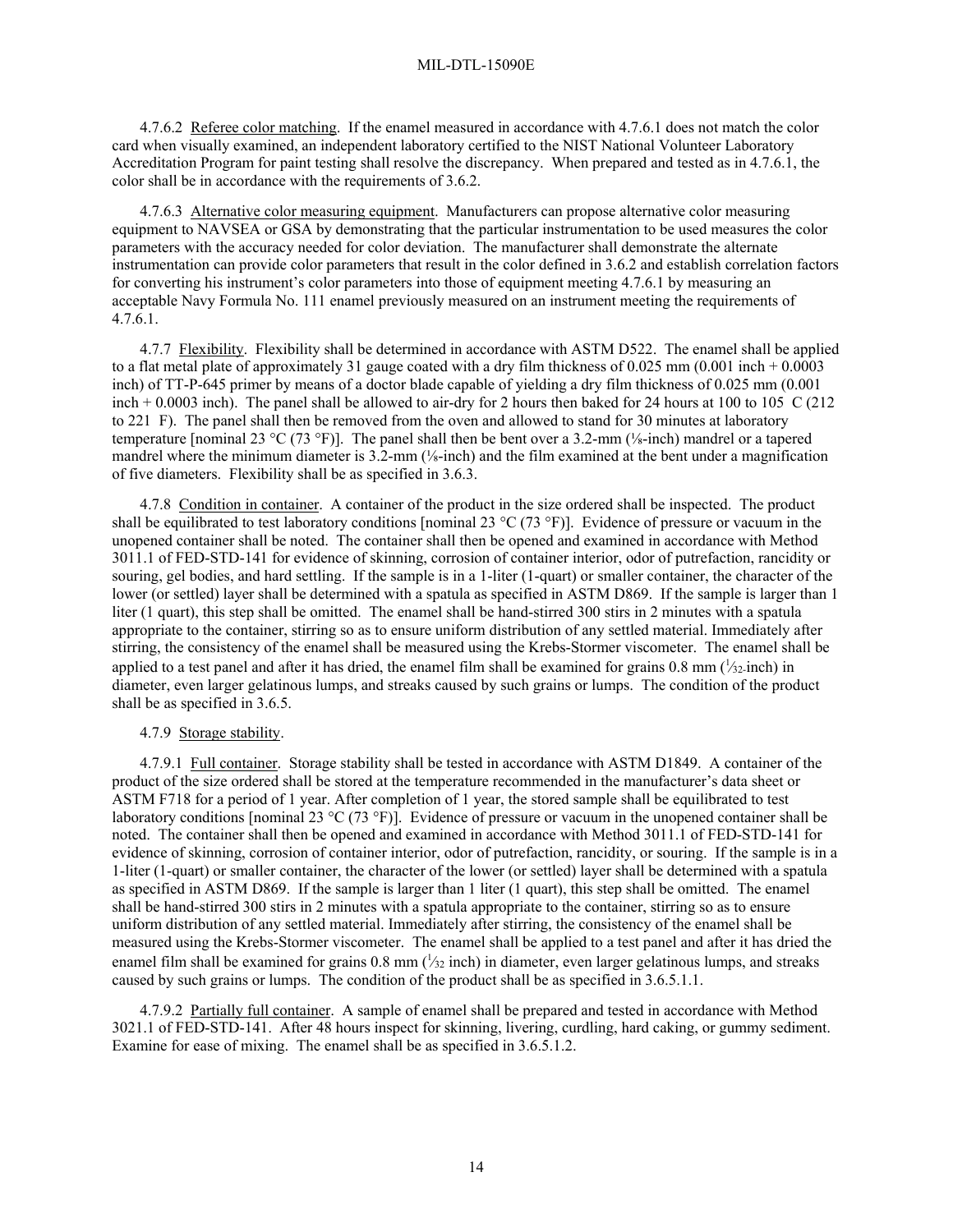<span id="page-14-3"></span>4.7.10 Water resistance. Spray apply a  $0.076 + 0.025$  mm  $(0.003 + 0.001$  inch) film of the enamel on a panel prepared as specified in 4.6. Cure at room temperature [approximately 22 °C (72 °F)] for 48 hours. Immerse 50 percent of the panel in room temperature distilled water for 24 hours. The condition shall be as specified in [3.6.8](#page-8-2) and [3.6.10.](#page-8-0)

## 4.7.11 Compatibility.

<span id="page-14-1"></span>4.7.11.1 Compatibility with topcoats. Prepare and prime three panels as specified in [4.6](#page-9-3). To the first panel apply a 0.051- to 0.076-mm (0.002- to 0.003-inch; 2- to 3-mil) coating (topcoat) of paint manufactured to MIL-PRF-24635; to the second panel apply a 0.051- to 0.076-mm (0.002- to 0.003-inch; 2- to 3-mil) topcoat of paint qualified to MIL-PRF-24763, to the third panel apply a 0.051- to 0.076-mm (0.002- to 0.003-inch; 2- to 3-mil) topcoat of the MIL-DTL-15090 test enamel produced to this specification. After drying (curing the three panels for 48 hours at 50 C (122 F), cool to ambient laboratory conditions and apply a 0.051- to 0.076-mm (0.002- to 0.003 inch; 2- to 3-mil) topcoat of the test enamel. Examine for blistering, wrinkling, or peeling of the enamel immediately after topcoat application and 48 hours after topcoat application. Check adhesion 48 hours after topcoat application by Test Method B of ASTM D3359. Enamel condition shall be as specified in [3.6.7](#page-8-1) and [3.6.9.1](#page-8-9).

<span id="page-14-2"></span>4.7.11.2 Compatibility with primers. Prepare and prime three panels as specified in [4.6](#page-9-3). To the first panel apply a  $0.051$  to  $0.076$  mm (2 to 3 mils) primer coating TT-P-645; the second panel with  $0.051$  to  $0.076$  mm (2 to 3 mils) of MIL-DTL-24441, F.150, Type III paint and to the third panel apply 0.051 to 0.076 mm (2 to 3 mils) of MIL-DTL-24441, F.150, Type IV paint. Apply one coat at 0.051- to 0.076-mm (2-3 mils) DFT of the test enamel. Examine for blistering, wrinkling, or peeling of the enamel immediately after topcoat application and 48 hours after topcoat application. Check adhesion 48 hours after topcoat application by Test Method B of ASTM D3359. Enamel condition shall be as specified in [3.6.7](#page-8-1) and [3.6.9.2](#page-8-10).

<span id="page-14-4"></span>4.7.12 Surface appearance. Prepare a flow-out film of the enamel by pouring approximately 15 mL of the mixed enamel across a glass panel near the upper edge, while the panel is lying flat. Then tilt the panel to allow the coating to spread over all but the upper edge. Next, place the panel in an almost vertical position and allow to drain. After 24 hours, examine the film for compliance with [3.6.10.](#page-8-0) Coarse particles, skins, and agglomerates are characterized by being larger than the dispersed pigment in particle size and extending beyond the plane of the film.

<span id="page-14-5"></span>4.7.13 Film hardness. To a steel panel prepared and primed in accordance with [4.6](#page-9-3), apply 0.051 to 0.076 mm (2 to 3 mils) of the test enamel and dry for seven days at laboratory conditions  $[21\pm2 °C (70\pm5 °F)$  and  $50\pm5$  percent relative humidity]. Test in accordance with [table VI](#page-10-0) and evaluate for compliance with [3.6.11.](#page-9-4)

<span id="page-14-0"></span>4.8 Toxicity. The enamel shall be evaluated by the Navy and Marine Corps Public Health Center (NMCPHC) using the administrative Health Hazard Assessment (HHA). Sufficient data to permit an HHA of the product shall be provided by the manufacturer/distributor to the NMCPHC. To obtain current technical information requirements specified by the NMCPHC, see [6.8.](#page-16-0) A manufacturer of material shall disclose the formulation of his product to the Navy and Marine Corps Public Health Center (NMCPHC), ATTN: Industrial Hygiene Department, Acquisition Technical Support Division, 620 John Paul Jones Circle, Suite 1100, Portsmouth, VA 23708-2103. The disclosure of proprietary information, which shall be held in confidence by the NMCPHC, shall include:

- a. Name, formula, and approximate percentage by mass and volume of each ingredient in the product;
- b. Results of any toxicological testing of the product;
- c. Identification of its pyrolysis products; and

d. Any such other information as may be needed to permit an accurate appraisal of any toxicity problem associated with the handling, storage, application, use, removal, or disposal of the material.

<span id="page-14-6"></span>4.9 Off-gassing. The enamel shall be tested by a Government approved testing facility in accordance with NAVSEA S9510-AB-ATM-010 chapter titled "Material Control Program." The results shall be submitted to the Government for evaluation and approval for use (see [3.10](#page-9-5) and [6.9](#page-16-1)).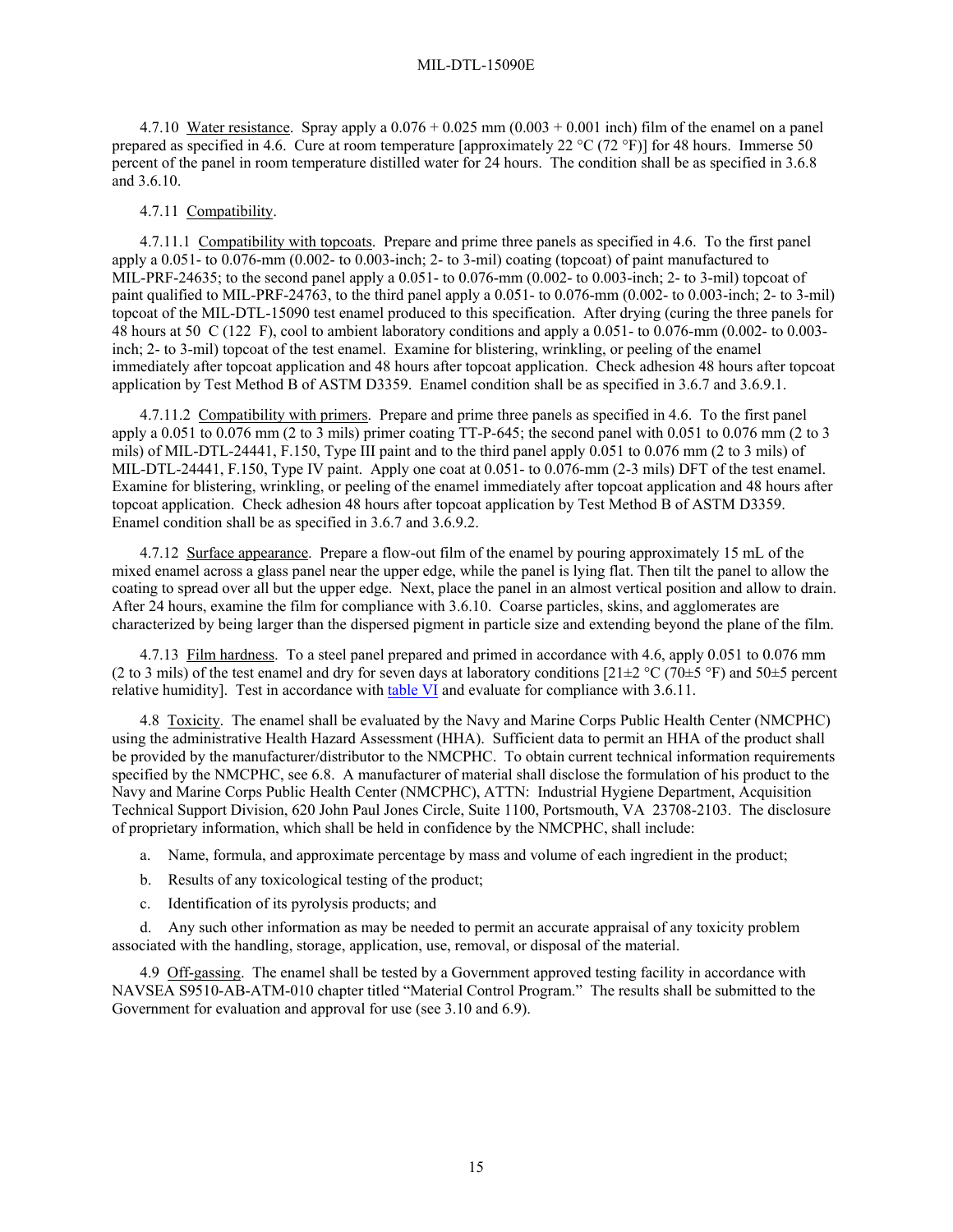# 5. PACKAGING

<span id="page-15-1"></span>5.1 Packaging. For acquisition purposes, the packaging requirements shall be as specified in the contract or order (see [6.2\)](#page-15-0). When packaging of materiel is to be performed by DoD or in-house contractor personnel, these personnel need to contact the responsible packaging activity to ascertain packaging requirements. Packaging requirements are maintained by the Inventory Control Point's packaging activities within the Military Service or Defense Agency, or within the military service's system commands. Packaging data retrieval is available from the managing Military Department's or Defense Agency's automated packaging files, CD-ROM products, or by contacting the responsible packaging activity.

### 6. NOTES

(This section contains information of a general or explanatory nature that may be helpful, but is not mandatory.)

6.1 Intended use. The enamel covered by this specification is intended for use as a finish or topcoat on equipment, machinery, furniture and electrical equipment in marine service where fire-retardancy is not required. This product may be applied where air pollution regulations apply. This enamel is a non-lead, non-chromate, nonasbestos material. The dried paint film has been tested to U.S. EPA standards and the paint debris is, as of the time of this specification, a non-hazardous waste. It may be applied by brush or spray and is suitable for any metal or wood structure. During development, this enamel was easily sprayed with a Binks #7 HTES (high transfer efficiency special) gun. Spraying with a high volume, low pressure (HVLP) gun was successful using an AIRVERTER® HVLP Sprayer available from Smith Eastern Corporation. The basic formulation provides an enamel of a gray color. This enamel has been formulated to comply with air pollution regulations which allow a maximum VOC of 250 grams of solvent minus water per liter of paint (2.08 lb/gal) as delivered, and does not require thinning for brush, roller, or spray application.

6.1.1 Baking enamel. Baking enamel has been deleted from the previous version of this specification. Baking enamel intended for use on furniture, equipment, and so forth in non-reactor plant painting applications is now described by ASTM F1178. Color requirement of paragraph [3.6.2](#page-7-4) is applicable.

<span id="page-15-0"></span>6.1.2 Powder. Coating in the appropriate color of [3.6.2](#page-7-4) is also an option for a baking version. Consult NAVSEA for powders acceptable in submarine applications.

6.2 Acquisition requirements. Acquisition documents should specify the following:

- a. Title, number, and date of this specification.
- b. Specific issue of individual documents referenced (see [2.2.1,](#page-0-1) [2.2.2,](#page-1-0) and [2.3](#page-2-0)).
- c. When first article is required (see [3.1\)](#page-3-1).
- d. Toxicity conformance (see [3.3](#page-3-0) and [6.8](#page-16-0)).
- e. Off-gassing conformance (see [3.10](#page-9-5) and [6.9\)](#page-16-1).
- f. Packaging requirements (see [5.1\)](#page-15-1).
- g. Whether MSDSs are required with each shipment (see [6.6](#page-16-2)).

6.3 NAVSEA approval and direction. Deviations from specified materials, procedures, and requirements and selection of specific alternative materials and procedures will be submitted to NAVSEA for evaluation and direction. Requests should include supporting documentation.

6.4 First article inspection. First article inspection is required for all manufacturing sources. The contracting officer should specify to offerors that the item is a first article sample from the first production batch (see [3.1](#page-3-1)) to be tested. The contracting officer should include specific instructions in acquisition documents regarding arrangements for examinations, approval of first article test results, and disposition of first articles. Invitations for bids should provide that the Government reserves the right to waive the requirement for samples for first article inspections to those bidders offering a product which has been previously tested by the government, and that bidders offering such product, who wish to rely on such tests, must furnish evidence with the bid that prior Government approval is presently appropriate for the pending contract. Bidders should not submit alternate bids unless specifically requested to do so in the solicitation.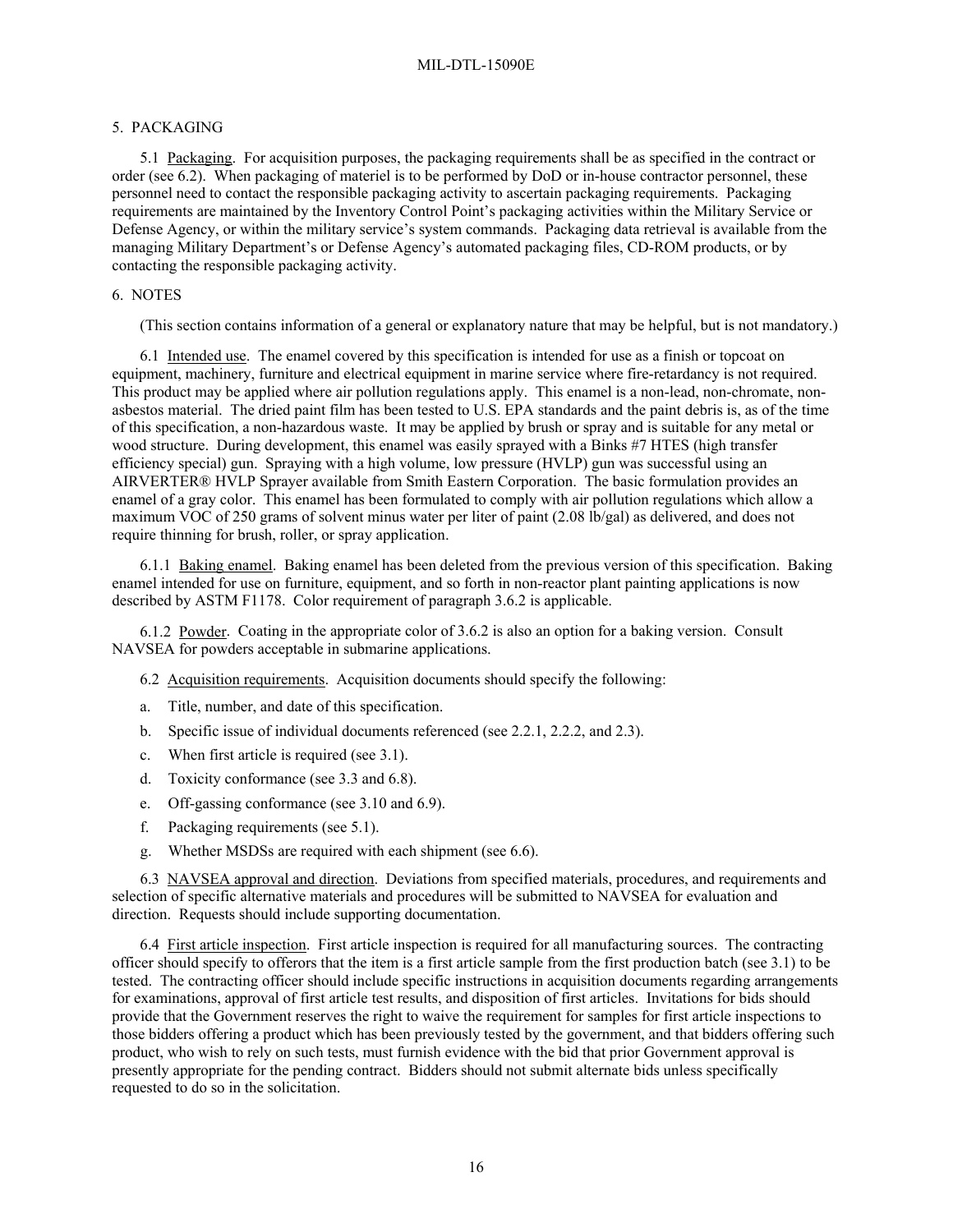6.5 Volatile content. Although the container marking specifically refers to the Federal regulations, the paints may be used anywhere else a product complying with [3.2](#page-3-2) is allowed. This includes other air pollution control districts or similar areas controlling the emission of solvents into the atmosphere.

<span id="page-16-2"></span>6.6 Material safety data sheet (MSDS). The contracting activity should be provided a material safety data sheet at the time of contract award. The MSDS should be provided in accordance with OSHA section 1910.1200, 29 CFR Chapter XVII and found as part of FED-STD-313. OSHA section 1910.1200 requires reporting threshold criteria for known or suspected human carcinogens on MSDS 0.1 percent or greater, and 1 percent or greater for other health hazards. The MSDS should be included with each unit of issue of material covered by the specification, when specified (see [6.2\)](#page-15-0).

6.6.1 Material safety data sheets. Contracting officers will identify those activities requiring copies of completed material safety data sheets prepared in accordance with FED-STD-313. The pertinent Government mailing addresses for submission of data are listed in FED-STD-313.

6.7 Directions for use. The manufacturer should provide written directions on each container for the mixing and application of the enamel supplied and this direction should include all information necessary to comply with OSHA Hazard Communication Act and FED-STD-313. In addition, the manufacturer should prepare an ASTM F718 data sheet (see [6.6](#page-16-2)), which should separately detail requirements for small unit (pint, quart, gallon) and large unit (five-gallon) containers.

<span id="page-16-0"></span>6.8 Toxicity evaluation. The Navy and Marine Corps Public Health Center (NMCPHC) requires sufficient information to permit an HHA of the product. Any questions concerning toxicity and requests for HHA should be addressed to the Commanding Officer, Navy and Marine Corps Public Health Center (NMCPHC), ATTN: Industrial Hygiene Department, Acquisition Technical Support Division, 620 John Paul Jones Circle, Suite 1100, Portsmouth, VA 23708-2103. Upon receipt of the HHA, a copy should be provided to the Naval Sea Systems Command, ATTN: SEA 05S, 1333 Isaac Hull Ave., SE, Stop 5160, Washington Navy Yard, DC 20376-5160 or emailed to [commandstandards@navy.mil](mailto:commandstandards@navy.mil).

6.8.1 Toxicological product formulations. The contractor should have the toxicological product formulations and associated information available for review by the NMCPHC or appropriate departmental medical service to evaluate the safety of the material for the proposed use.

<span id="page-16-1"></span>6.9 Material certification. Materials to be installed in submarines are to be controlled to prevent off-gassing, which contaminates the atmosphere and can result in health hazards to personnel or deleterious effects on machinery. These controls are accomplished through the Submarine Material Control Program, which is described in the Nuclear Powered Submarine Atmosphere Control Manual, NAVSEA S9510-AB-ATM-010 chapter titled "Material Control Program." Under the Submarine Material Control Program, all materials considered for use on submarines require certification and assignment of a usage category. Under the certification process, candidate materials are selected by Navy activities or contractors, and a request for certification is submitted to the Naval Sea Systems Command, SEA 05S, 1333 Isaac Hull Ave., SE, Stop 5160, Washington Navy Yard, DC 20376-5160 or emailed to [commandstandards@navy.mil](mailto:commandstandards@navy.mil). The certification request is accompanied by detailed information, including descriptions of the material, method of application, usage, and storage. A chemical analysis is conducted, which is normally accomplished through off-gas testing. The off-gas test is required to be conducted in a Government approved laboratory designated by the preparing activity. Information pertaining to this test requirement may be obtained from the Naval Sea Systems Command, SEA 05S, 1333 Isaac Hull Ave., SE, Stop 5160, Washington Navy Yard, DC 20376-5160 or emailed to [commandstandards@navy.mil.](mailto:commandstandards@navy.mil) Based on the chemical analysis results, a usage category is assigned to the material defining whether, and to what extent, the material may be used on submarines.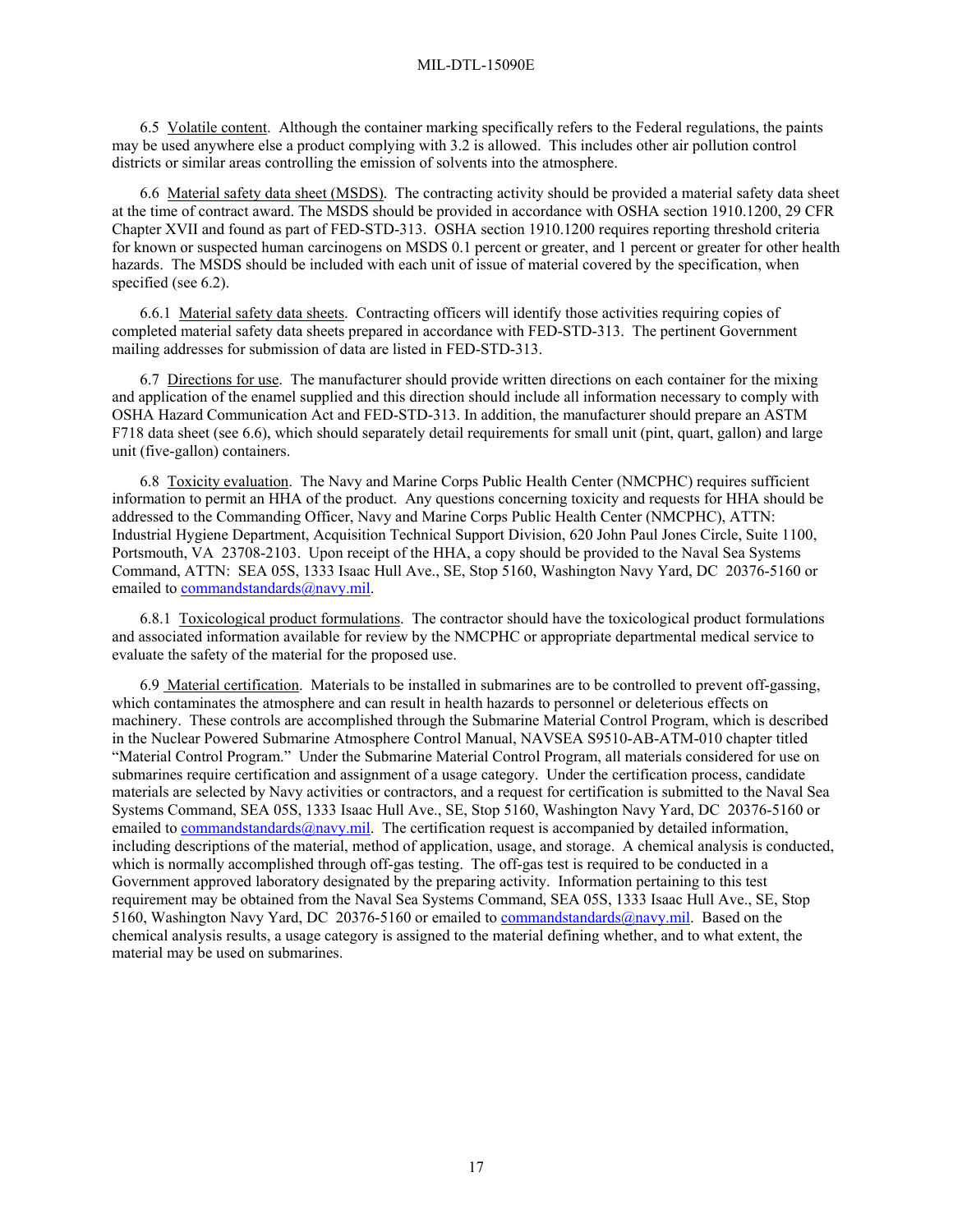<span id="page-17-0"></span>6.10 Suggested packaging. Suggested packaging requirements are contained in [table IX](#page-17-0) and [table X](#page-18-1).

| Packaging           | Recommended requirements for direct Government acquisitions                                                                                                                                                                                                                                                                                                                                                                                                                                       |
|---------------------|---------------------------------------------------------------------------------------------------------------------------------------------------------------------------------------------------------------------------------------------------------------------------------------------------------------------------------------------------------------------------------------------------------------------------------------------------------------------------------------------------|
| Unit of procurement | The paints covered by this specification should be purchased by volume. The unit of                                                                                                                                                                                                                                                                                                                                                                                                               |
|                     | procurement should be in multiples of 1 U.S. liquid gallon or 1 L at 60EF (15.5EC).                                                                                                                                                                                                                                                                                                                                                                                                               |
| Containers          | The paint should be furnished in cans of appropriate volume such as 3.78L (1-gallon)<br>a.<br>or multiples thereof.                                                                                                                                                                                                                                                                                                                                                                               |
|                     | Friction plug containers should be in accordance with PPP-C-96, Type V, Class 2.<br>$\mathbf{b}$ .<br>Interior coatings should be as specified therein. Exterior coatings, including side<br>seam stripping, should be as specified therein for plan B. Wire handles as specified<br>therein, should be provided for the 1-gallon container. Closure of the properly filled<br>and sealed cans should be as specified in the appendix thereto.<br>Pails should be to PPP-P-704.<br>$\mathbf{c}$ . |
|                     | All containers should comply with the requirements of the Uniform Freight<br>d.<br>Classifications (UFC), the National Motor Freight Classification (NMFC), and the<br>applicable requirements of the Code of Federal Regulations 49CFR, Department of<br>Transportation (DOT).                                                                                                                                                                                                                   |
| Intermediate        | Paints should be packaged in intermediate containers.<br>a.                                                                                                                                                                                                                                                                                                                                                                                                                                       |
| containers          | Intermediate containers should be close-fitting corrugated fiberboard boxes in<br>b.<br>accordance with UFC, NMFC and 49CFR requirements. Fiberboard used in the<br>construction of interior (unit and intermediate) and exterior containers, including<br>interior packaging forms, should conform to the best commercial practice. Such<br>classes should be domestic fire-retardant or weather resistant fire-retardant as<br>specified.                                                       |
| Commercial          | Commercial packaging should be to ASTM D3951.<br>a.                                                                                                                                                                                                                                                                                                                                                                                                                                               |
| packaging           | All containers should comply with the requirements of the Uniform Freight<br>b.<br>Classifications (UFC), the National Motor Freight Classification (NMFC), and the<br>applicable requirements of the Code of Federal Regulations 49CFR, Department of<br>Transportation (DOT).                                                                                                                                                                                                                   |
| Packing             | Packing should be specified as follows:                                                                                                                                                                                                                                                                                                                                                                                                                                                           |
|                     | Overseas delivery (Level A) packing. Intermediate containers of paint should be<br>a.<br>packed in close-fitting wood boxes conforming to the best commercial practice.<br>Box closure and strapping should be as specified in the applicable box specification<br>or the appendix thereto except that strapping should be flat and the finish B.                                                                                                                                                 |
|                     | Domestic delivery (Level B) packing. Level B packing should be as for level A,<br>b.<br>except that boxes should be domestic type or class and the strapping should be finish<br>A or B.                                                                                                                                                                                                                                                                                                          |
|                     | Commercial packing. The paint, in the specified unit and intermediate containers<br>$\mathbf{c}$ .<br>should, as applicable, be packed in multiples of like sizes in accordance with UFC,<br>NMFC, and 49CFR requirements.                                                                                                                                                                                                                                                                        |
| Palletization       | Intermediate containers should be palletized in accordance with the best commercial<br>practice. Only one size unit or intermediate container should be placed on a pallet.                                                                                                                                                                                                                                                                                                                       |

TABLE IX. Suggested packing and packaging.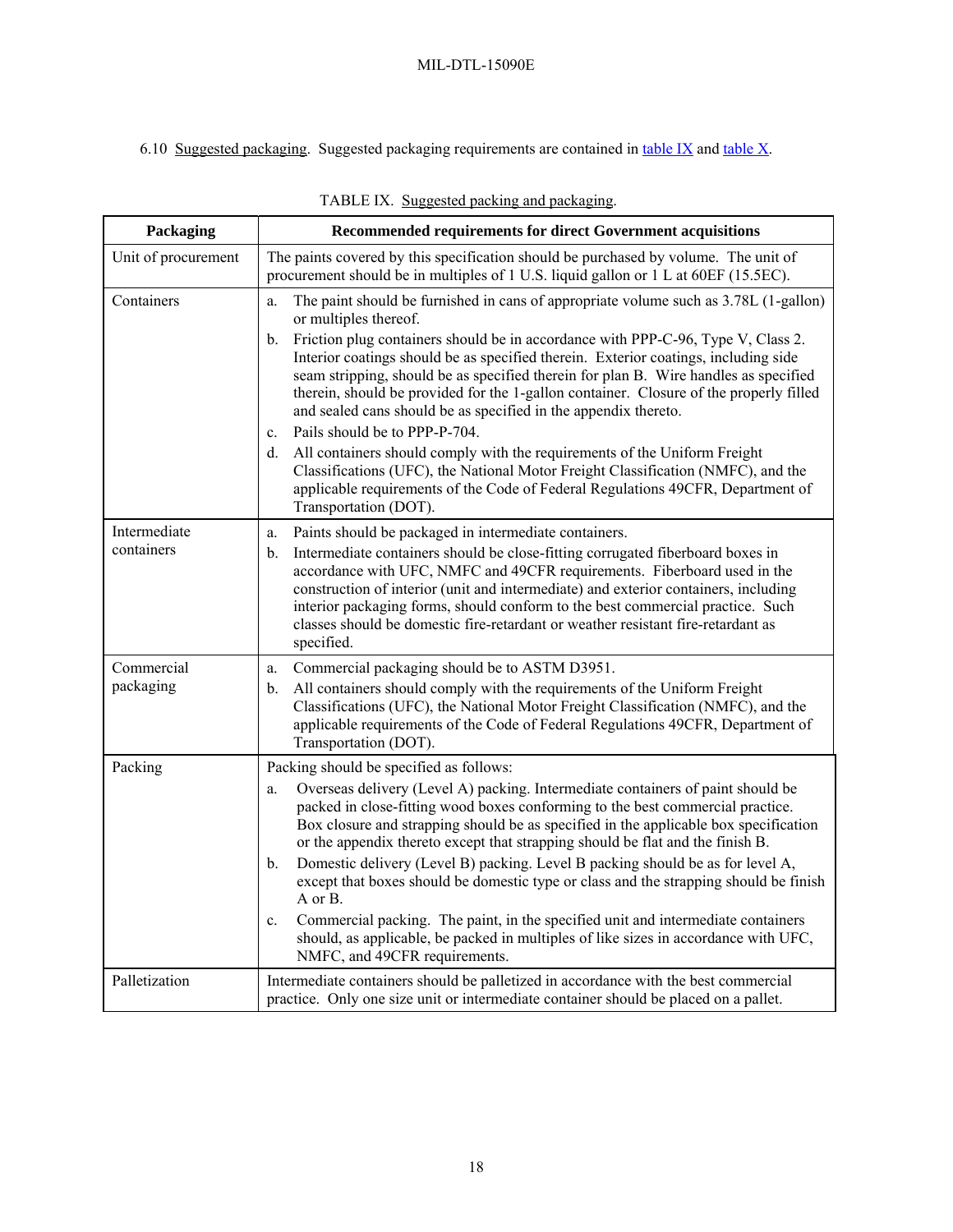<span id="page-18-1"></span>

| Packaging                                              | Recommended requirements for direct Government acquisitions                                                                                                                                                                                                                            |
|--------------------------------------------------------|----------------------------------------------------------------------------------------------------------------------------------------------------------------------------------------------------------------------------------------------------------------------------------------|
| Packing for Navy<br>acquisitions                       | Treated lumber and plywood. All lumber and plywood, including laminated veneer<br>materials, used in shipping container and pallet construction, member, blocking, bracing,<br>and reinforcing should be fire-retardant treated material in accordance with MIL-L-19140<br>as follows: |
|                                                        | General use, weather resistant: MIL-L-19140, Type II, Category I.<br>a.<br>General use, non-weather resistant: MIL-L-19140, Type I, Category I.<br>$b_{\cdot}$                                                                                                                         |
| Material safety data<br>sheets (MSDS) and<br>ASTM F718 | A copy of the MSDS and ASTM F718 should be attached to the shipping document for<br>each destination (see 6.6).                                                                                                                                                                        |
| VOC certification<br>sheets                            | VOC certification sheets for each batch of coating will be provided when requested by<br>the procuring activity.                                                                                                                                                                       |

# TABLE IX. Suggested packing and packaging - Continued.

| TABLE X. Suggested marking. |
|-----------------------------|
|-----------------------------|

| <b>Marking type</b>                                        | <b>Recommended marking</b>                                                                                                                                                                                                                                                                                        |
|------------------------------------------------------------|-------------------------------------------------------------------------------------------------------------------------------------------------------------------------------------------------------------------------------------------------------------------------------------------------------------------|
| Bar codes                                                  | Marking should include bar codes                                                                                                                                                                                                                                                                                  |
| Hazardous warnings                                         | Labels should be in accordance with 29 CFR Parts 1910, 1915, 1917, 1918, 1926,<br>a.<br>and 1928.                                                                                                                                                                                                                 |
|                                                            | All individual containers should have the following marking:<br>b.<br>"CAUTION: This paint contains volatile solvents, with probable hazardous vapors.<br>Use with adequate ventilation. Avoid prolonged breathing of vapors or spray mists.<br>The solvents are highly flammable, avoid open flame and smoking." |
|                                                            | Each paint container, shipping container, and palletized load should be marked with<br>$\mathbf{c}$ .<br>the appropriate hazardous symbol in accordance with FED-STD-313.                                                                                                                                         |
| Volatile organic<br>content (VOC)                          | "Contains a maximum of 250 grams of solvent of volatile organic content (VOC) per<br>liter of paint per 40 CFR 60, CH. 1, Appendix A-7 (EPA) Method 24."                                                                                                                                                          |
| <b>OSHA Hazard</b><br>Communication Act<br>and FED-STD-313 | Markings should include all information necessary to comply with OSHA Hazard<br>Communication Act and FED-STD-313.                                                                                                                                                                                                |
| Mixing and use<br>instructions                             | Directions should include mixing, application equipment directions, limitations on<br>thinning, temperature range for use and surface preparation recommendations.<br>Directions should refer user to data sheets, MSDS and ASTM F718 for information.                                                            |

6.11 Definitions.

<span id="page-18-0"></span>6.11.1 Lot. A lot consists of all material manufactured at one time (batch) or all material produced by mixing multiple batches into one uniform unit of material.

6.12 Subject term (key word) listing.

Alkyd

Chromium free

Cobalt compounds

Equipment paint

Lead free

Pigment